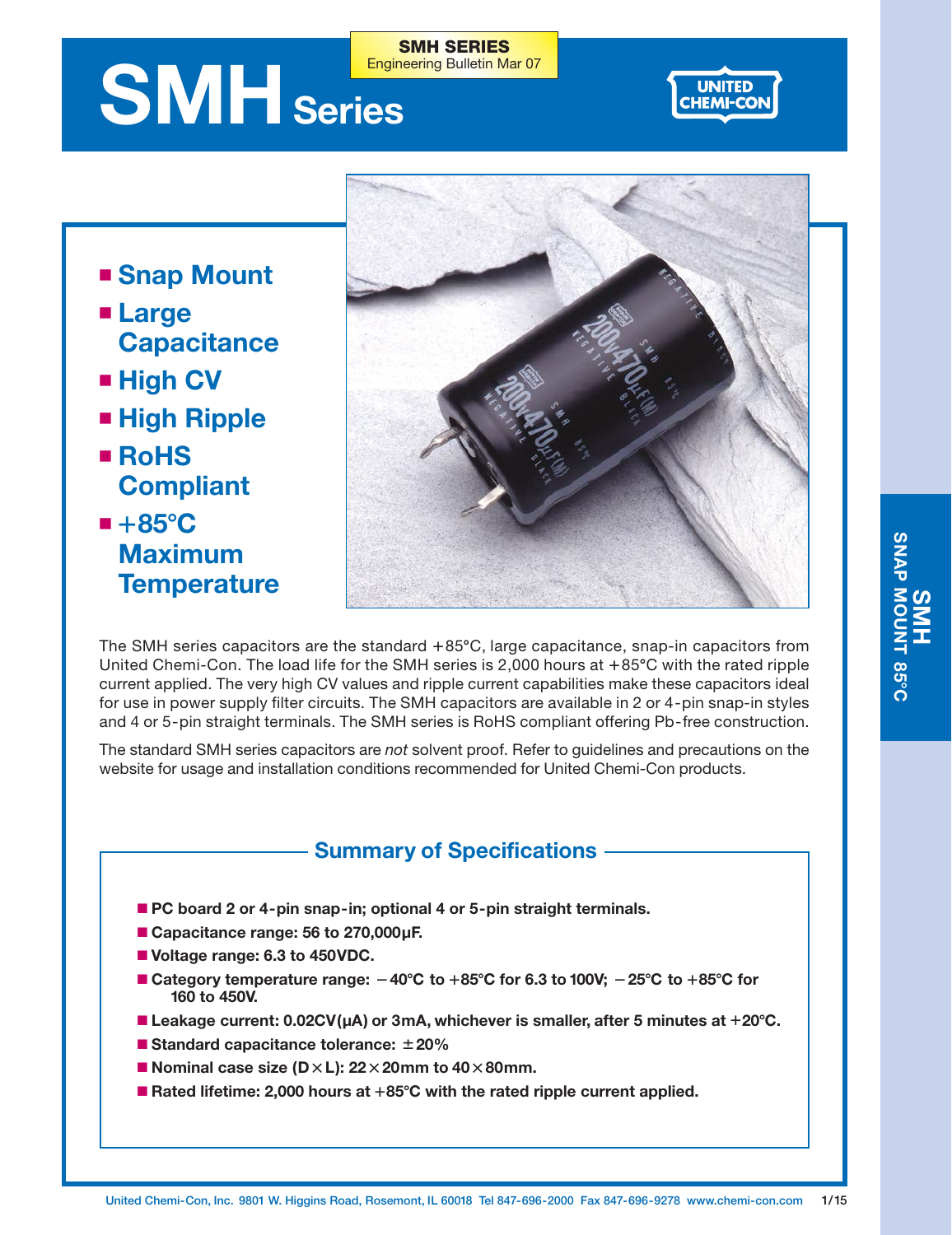## **SMH Specifications - Snap Mount**

| <b>Item</b>                             |                                                                                                                                                                                                                                                                                                                                                                                           |                                                                                                                                                          |                                                                             |                 | <b>Characteristics</b> |              |                |                |                |              |  |
|-----------------------------------------|-------------------------------------------------------------------------------------------------------------------------------------------------------------------------------------------------------------------------------------------------------------------------------------------------------------------------------------------------------------------------------------------|----------------------------------------------------------------------------------------------------------------------------------------------------------|-----------------------------------------------------------------------------|-----------------|------------------------|--------------|----------------|----------------|----------------|--------------|--|
| <b>Category Temperature Range</b>       | $-40$ to $+85^{\circ}$ C for 6.3 to 100VDC; $-25$ to $+85^{\circ}$ C for 160 to 450VDC                                                                                                                                                                                                                                                                                                    |                                                                                                                                                          |                                                                             |                 |                        |              |                |                |                |              |  |
| <b>Rated Voltage Range</b>              | 6.3 to 450VDC                                                                                                                                                                                                                                                                                                                                                                             |                                                                                                                                                          |                                                                             |                 |                        |              |                |                |                |              |  |
| <b>Capacitance Range</b>                | 56 to 270,000µF                                                                                                                                                                                                                                                                                                                                                                           |                                                                                                                                                          |                                                                             |                 |                        |              |                |                |                |              |  |
| <b>Capacitance Tolerance</b>            | $\pm 20\%$ (M) at $+20^{\circ}$ C, 120Hz                                                                                                                                                                                                                                                                                                                                                  |                                                                                                                                                          |                                                                             |                 |                        |              |                |                |                |              |  |
| <b>Leakage Current</b>                  | $I = 0.02CV(\mu A)$ or 3mA, whichever is smaller, after 5 minutes at +20°C.                                                                                                                                                                                                                                                                                                               |                                                                                                                                                          |                                                                             |                 |                        |              |                |                |                |              |  |
|                                         | Where I = Max. leakage current ( $\mu$ A), C = Nominal capacitance ( $\mu$ F) and V = Rated voltage (V)                                                                                                                                                                                                                                                                                   |                                                                                                                                                          |                                                                             |                 |                        |              |                |                |                |              |  |
| Dissipation Factor (Tan $\delta$ )      | At +20°C, 120Hz                                                                                                                                                                                                                                                                                                                                                                           |                                                                                                                                                          |                                                                             |                 |                        |              |                |                |                |              |  |
|                                         | Rated Voltage (V)                                                                                                                                                                                                                                                                                                                                                                         | 6.3                                                                                                                                                      | 10                                                                          | 16              | 25                     | 35           | 50             | $63 - 100$     | $160 - 250$    | $315 - 450$  |  |
|                                         | Tan $\delta$ (DF) Max.†                                                                                                                                                                                                                                                                                                                                                                   | 0.60                                                                                                                                                     | 0.50                                                                        | 0.40            | 0.30                   | 0.25         | 0.20           | 0.15           | $0.10*$        | 0.15         |  |
|                                         | *0.15 maximum for 35mm and 40mm diameter.<br>† For rated voltages ≤63V, values are not valid for case sizes >35mm in diameter or >50mm in length.                                                                                                                                                                                                                                         |                                                                                                                                                          |                                                                             |                 |                        |              |                |                |                |              |  |
| Low Temperature<br>Characteristics      |                                                                                                                                                                                                                                                                                                                                                                                           | At 120Hz, impedance (Z) ratio between the $-25^{\circ}$ C or $-40^{\circ}$ C value and $+20^{\circ}$ C value shall not<br>exceed the values given below. |                                                                             |                 |                        |              |                |                |                |              |  |
|                                         | Rated Voltage (V)                                                                                                                                                                                                                                                                                                                                                                         |                                                                                                                                                          | $6.3 - 16$                                                                  | 25              | 35                     |              | 50,63          | 80,100         | $160 - 400$    | 450          |  |
|                                         | $Z(-25^{\circ}C)/Z(+20^{\circ}C)$                                                                                                                                                                                                                                                                                                                                                         |                                                                                                                                                          | 4                                                                           | 3               | 3                      |              | $\overline{2}$ | $\overline{c}$ | $\overline{4}$ | 8            |  |
|                                         | $Z(-40^{\circ}C)/Z(+20^{\circ}C)$                                                                                                                                                                                                                                                                                                                                                         |                                                                                                                                                          | 15                                                                          | 10              | 8                      |              | 6              | 5              |                |              |  |
| <b>Rated Ripple Current Multipliers</b> | Ambient Temperature (°C)                                                                                                                                                                                                                                                                                                                                                                  |                                                                                                                                                          |                                                                             |                 |                        |              |                |                |                |              |  |
|                                         | $+45^{\circ}$ C<br>$+60^{\circ}$ C                                                                                                                                                                                                                                                                                                                                                        |                                                                                                                                                          | $+70^{\circ}$ C                                                             | $+85^{\circ}$ C |                        |              |                |                |                |              |  |
|                                         | 1.73<br>1.50                                                                                                                                                                                                                                                                                                                                                                              |                                                                                                                                                          | 1.32                                                                        | 1.00            |                        |              |                |                |                |              |  |
|                                         | Frequency (Hz)                                                                                                                                                                                                                                                                                                                                                                            |                                                                                                                                                          |                                                                             |                 |                        |              |                |                |                |              |  |
|                                         | DC Rated Voltage                                                                                                                                                                                                                                                                                                                                                                          |                                                                                                                                                          | 50Hz                                                                        | 120Hz           |                        | 300Hz        | 1kHz           |                | 10kHz          | 100kHz       |  |
|                                         | $6.3 - 50V$                                                                                                                                                                                                                                                                                                                                                                               |                                                                                                                                                          | 0.95                                                                        | 1.00            |                        | 1.03         | 1.05           |                | 1.08           | 1.08         |  |
|                                         | 63-100V                                                                                                                                                                                                                                                                                                                                                                                   |                                                                                                                                                          | 0.92                                                                        | 1.00            |                        | 1.07<br>1.17 | 1.13           |                | 1.19           | 1.20<br>1.50 |  |
|                                         | 160-250V<br>$315 - 450V$                                                                                                                                                                                                                                                                                                                                                                  |                                                                                                                                                          | 0.81<br>0.77                                                                | 1.00<br>1.00    |                        | 1.16         | 1.32<br>1.30   |                | 1.45<br>1.41   | 1.43         |  |
|                                         |                                                                                                                                                                                                                                                                                                                                                                                           |                                                                                                                                                          |                                                                             |                 |                        |              |                |                |                |              |  |
| Endurance<br>(Load Life)                | The following specifications shall be satisfied when the capacitors are restored to $+20^{\circ}$ C after<br>subjecting them to DC voltage for 2,000 hours at +85°C with the rated ripple current applied.<br>The sum of the DC voltage and peak AC voltage must not exceed the full rated voltage of<br>the capacitors.<br>Capacitance change: $\leq \pm 20\%$ of initial measured value |                                                                                                                                                          |                                                                             |                 |                        |              |                |                |                |              |  |
|                                         | Tan $\delta$ (DF)<br>Leakage current                                                                                                                                                                                                                                                                                                                                                      |                                                                                                                                                          | : $\leq$ 200% of initial specified value<br>: $\le$ initial specified value |                 |                        |              |                |                |                |              |  |
| <b>Shelf Life</b>                       | The following specifications shall be satisfied when the capacitors are restored to $+20^{\circ}$ C after<br>exposing them for 1,000 hours at $+85^{\circ}$ C without voltage applied. The rated voltage shall be<br>applied to the capacitors for a minimum of 30 minutes, at least 24 hours and not more than<br>48 hours before the measurements.                                      |                                                                                                                                                          |                                                                             |                 |                        |              |                |                |                |              |  |
|                                         | Capacitance change: $\leq \pm 20\%$ of initial measured value<br>Tan $\delta$ (DF)<br>Leakage current                                                                                                                                                                                                                                                                                     |                                                                                                                                                          | : $\leq$ 150% of initial specified value<br>: $\le$ initial specified value |                 |                        |              |                |                |                |              |  |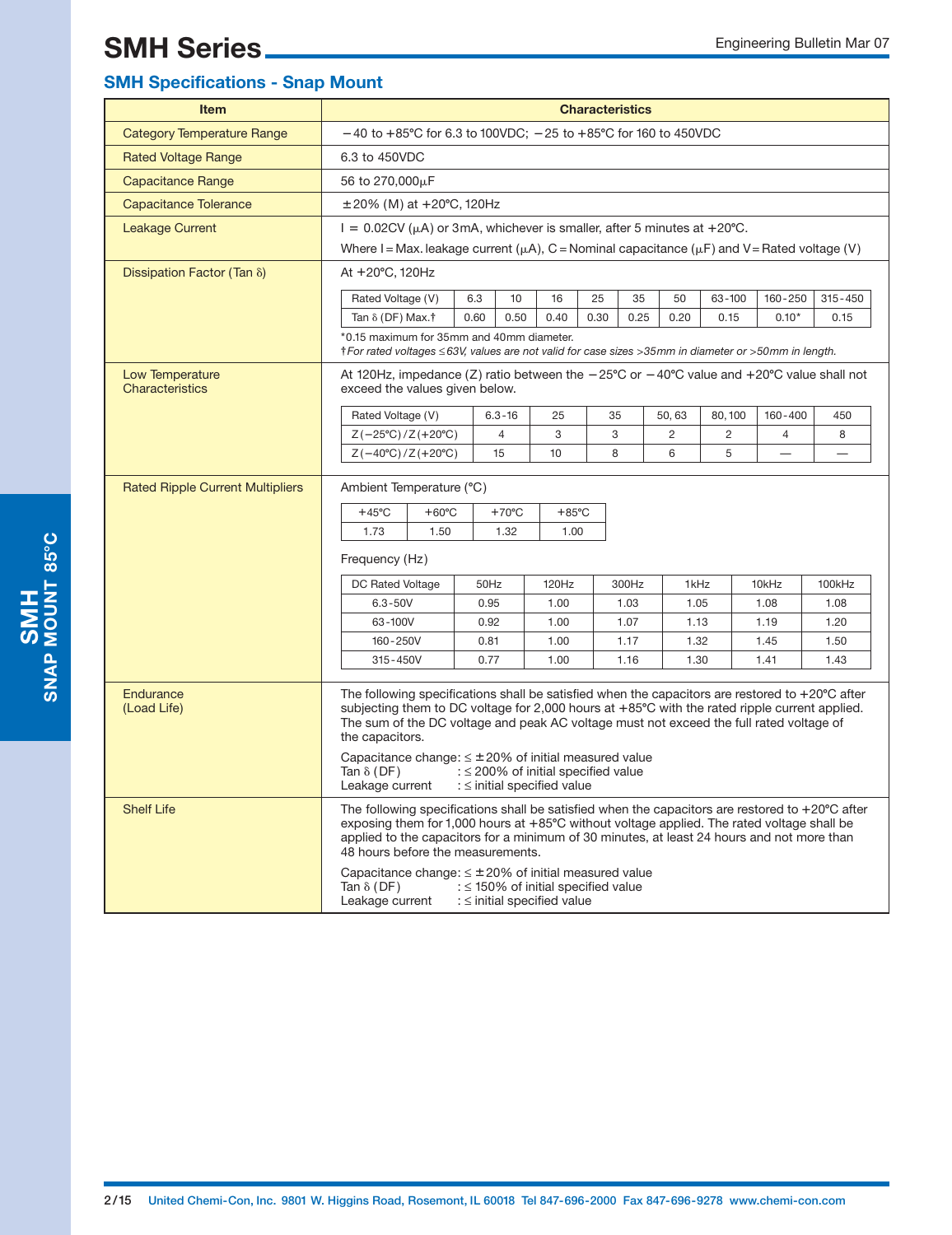## **SMH Series** Engineering Bulletin Mar 07

## **Diagram of Dimensions - Snap Mount**

Unit: mm

### **Snap Mount**

#### **Types VSN & VNN Ø22~035** Type VRD Ø35





#### **Type VND Ø35 & Ø40**

#### A\* Pb-free PVC Sle  $L \pm 2$ See Pin Detail 22.5  $O(2-4)$ PC board pin-out 30°  $C^*$ B D35 1  $***V$



#### **VS & VN Pin Dimensions**



| <b>Type</b>              | P             | W             | $W_1$ | W <sub>2</sub> |  |
|--------------------------|---------------|---------------|-------|----------------|--|
| VSN 022-030              | $4.0 \pm 0.5$ |               |       | 1.0            |  |
| <b>VSN</b><br><b>Ø35</b> | $3.5 \pm 0.5$ | $1.5 \pm 0.2$ | 1.0   |                |  |
| VNN 022-035              | $5.8 \pm 1.0$ |               |       |                |  |
| VND 035-040              | $5.8 \pm 1.0$ |               |       |                |  |

#### **CAUTION:**

- **\***Use the blank terminals for mechanical support only. The blank terminals must not be connected to a solder trace on the PC board, but be electrically isolated from the negative or positive terminal.
- **\*\***Vent may be located either on the bottom or side of the can.

### **Type VQT Ø40**

**Type VQD Ø35**



#### **VR & VQ Pin Dimensions**

**VR Straight Pin VQ Standoff Pin**

 $P_1$ 

Edge of can

W P



 $-W_1$ 



| <b>Type</b>                                        | D | р. | W             | $W_1$ |  |
|----------------------------------------------------|---|----|---------------|-------|--|
| <b>Straight Pin (VR)</b> $\mid 5.50 \pm 1.0$       |   |    | $1.5 \pm 0.1$ | 0.7   |  |
| <b>Standoff Pin (VQ)</b> 3.75 $\pm$ 1.0   2.0 max. |   |    |               |       |  |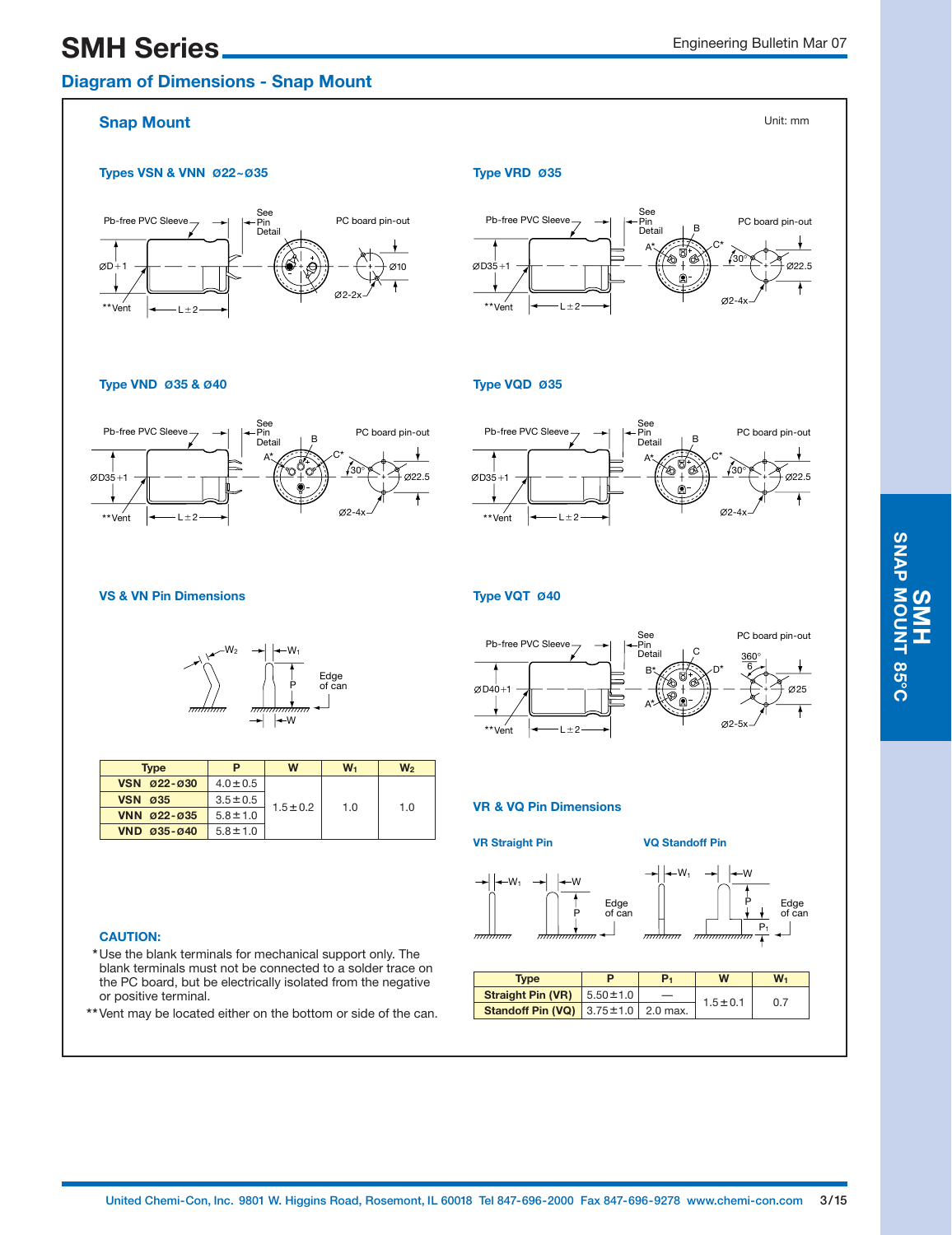**Part Numbering System for SMH Series** When ordering, always specify complete 18-field global part number.



**SMH**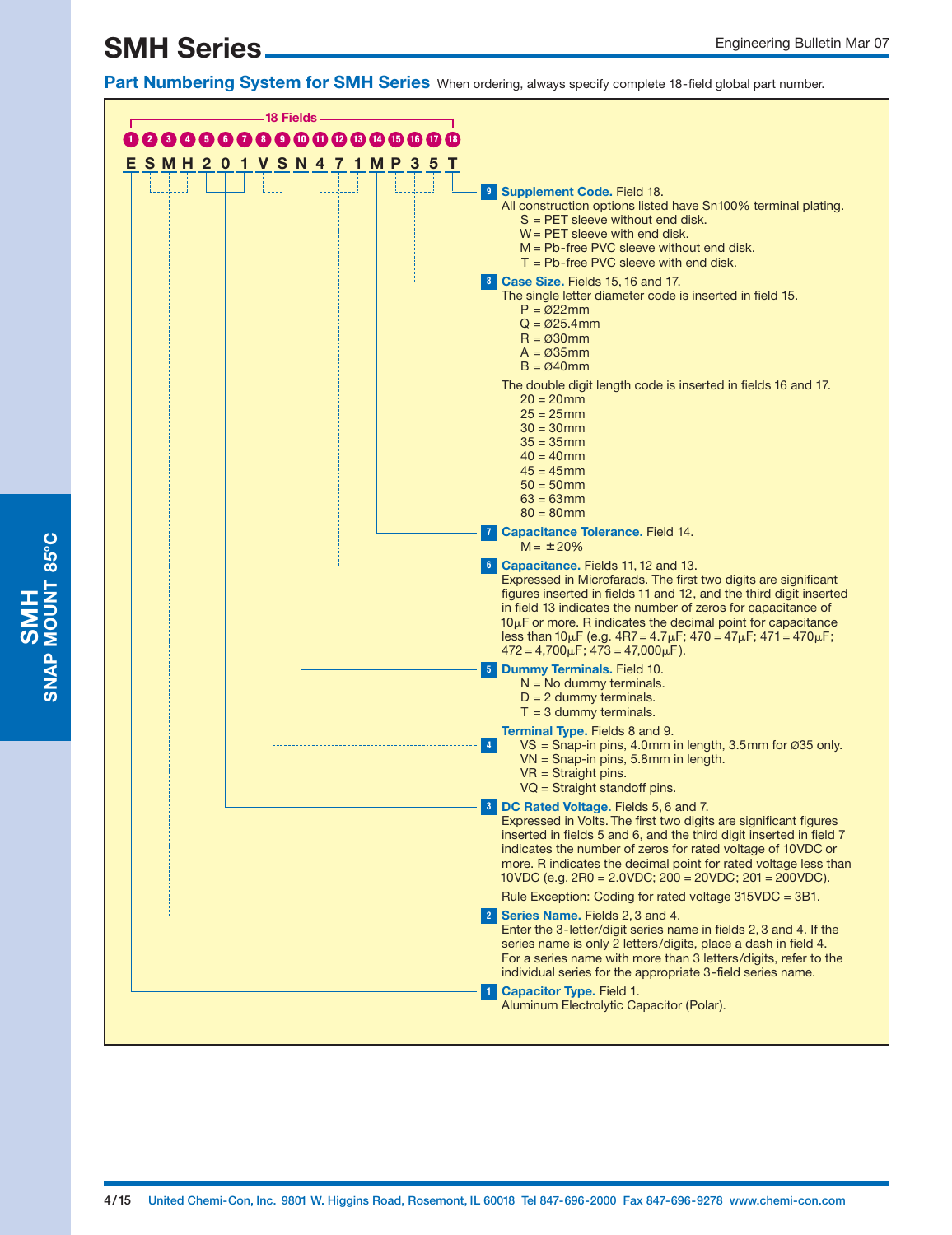## SMH Series <u>Engineering Bulletin Mar 07</u> **Standard Voltage Ratings - Snap Mount**

| <b>Rated</b><br><b>Voltage</b><br>(WVDC) | <b>Capacitance</b><br>$(\mu F)$ | Global<br>Part Numbert                   | <b>Nominal</b><br><b>Case Size*</b><br>$D \times L$ (mm) | Case<br><b>Size</b><br>Code | <b>Maximum ESR</b><br>$(\Omega)$ at<br>$+20^{\circ}$ C, 120Hz | <b>Rated</b><br><b>Ripple Current</b><br>(A rms) at<br>+85°C, 120Hz |
|------------------------------------------|---------------------------------|------------------------------------------|----------------------------------------------------------|-----------------------------|---------------------------------------------------------------|---------------------------------------------------------------------|
|                                          |                                 |                                          |                                                          |                             |                                                               |                                                                     |
|                                          | 15,000                          | ESMH6R3VSN153MP25T                       | $22 \times 25$                                           | P <sub>25</sub>             | 0.066                                                         | 2.44                                                                |
|                                          | 18,000                          | ESMH6R3VSN183MP30T                       | $22 \times 30$                                           | P30                         | 0.055                                                         | 2.67                                                                |
|                                          | 22,000                          | ESMH6R3VSN223MP30T                       | $22 \times 30$                                           | P30                         | 0.045                                                         | 3.06                                                                |
|                                          | 27,000                          | ESMH6R3VSN273MP35T                       | $22 \times 35$                                           | P35                         | 0.037                                                         | 3.49                                                                |
|                                          | 33,000<br>39,000                | ESMH6R3VSN333MP40T<br>ESMH6R3VSN393MP50T | $22 \times 40$<br>$22 \times 50$                         | P40<br>P50                  | 0.03<br>0.026                                                 | 3.97<br>4.55                                                        |
|                                          | 18,000                          | ESMH6R3VSN183MQ25T                       | $25.4 \times 25$                                         | Q25                         | 0.055                                                         | 2.7                                                                 |
|                                          | 22,000                          | ESMH6R3VSN223MQ25T                       | $25.4 \times 25$                                         | Q <sub>25</sub>             | 0.045                                                         | 3.07                                                                |
|                                          | 27,000                          | ESMH6R3VSN273MQ30T                       | $25.4 \times 30$                                         | Q30                         | 0.037                                                         | 3.52                                                                |
|                                          | 33,000                          | ESMH6R3VSN333MQ35T                       | $25.4 \times 35$                                         | Q35                         | 0.03                                                          | 4.02                                                                |
|                                          | 39,000                          | ESMH6R3VSN393MQ40T                       | $25.4 \times 40$                                         | Q40                         | 0.026                                                         | 4.5                                                                 |
|                                          | 47,000                          | ESMH6R3VSN473MQ45T                       | $25.4 \times 45$                                         | Q45                         | 0.021                                                         | 5.09                                                                |
|                                          | 56,000                          | ESMH6R3VSN563MQ50T                       | $25.4 \times 50$                                         | Q50                         | 0.018                                                         | 5.71                                                                |
|                                          | 27,000                          | ESMH6R3VSN273MR25T                       | $30 \times 25$                                           | R <sub>25</sub>             | 0.037                                                         | 3.57                                                                |
|                                          | 33,000                          | ESMH6R3VSN333MR25T                       | $30 \times 25$                                           | R <sub>25</sub>             | 0.03                                                          | 3.95                                                                |
|                                          | 39,000                          | ESMH6R3VSN393MR30T                       | $30 \times 30$                                           | R30                         | 0.026                                                         | 4.45                                                                |
| <b>6.3 Volts</b>                         | 47,000                          | ESMH6R3VSN473MR35T                       | $30 \times 35$                                           | R35                         | 0.021                                                         | 5.06                                                                |
| 8 Volts Surge                            | 56,000                          | ESMH6R3VSN563MR40T                       | $30 \times 40$                                           | R40                         | 0.018                                                         | 5.7                                                                 |
|                                          | 68,000                          | ESMH6R3VSN683MR45T                       | $30 \times 45$                                           | R45                         | 0.015                                                         | 6.48                                                                |
|                                          | 82,000                          | ESMH6R3VSN823MR50T                       | $30 \times 50$                                           | <b>R50</b>                  | 0.012                                                         | 7.32                                                                |
|                                          | 39,000                          | ESMH6R3VSN393MA25T                       | $35 \times 25$                                           | A25                         | 0.026                                                         | 4.51                                                                |
|                                          | 47,000                          | ESMH6R3VSN473MA30T                       | $35 \times 30$                                           | A30                         | 0.021                                                         | 5.01                                                                |
|                                          | 56,000                          | ESMH6R3VSN563MA30T                       | $35 \times 30$                                           | A30                         | 0.018                                                         | 5.77                                                                |
|                                          | 68,000                          | ESMH6R3VSN683MA35T                       | $35 \times 35$                                           | A35                         | 0.015                                                         | 6.42                                                                |
|                                          | 82,000<br>100,000               | ESMH6R3VSN823MA40T<br>ESMH6R3VSN104MA45T | $35 \times 40$<br>$35 \times 45$                         | A40<br>A45                  | 0.012<br>0.01                                                 | 7.29<br>8.31                                                        |
|                                          | 150,000                         | ESMH6R3VSN154MA63T                       | $35 \times 63$                                           | A63                         | 0.01                                                          | 10.91                                                               |
|                                          | 180,000                         | ESMH6R3VSN184MA80T                       | $35 \times 80$                                           | A80                         | 0.009                                                         | 12.78                                                               |
|                                          | 56,000                          | ESMH6R3VQT563MB25T                       | $40 \times 25$                                           | <b>B25</b>                  | 0.027                                                         | 5.48                                                                |
|                                          | 82,000                          | ESMH6R3VQT823MB30T                       | $40 \times 30$                                           | <b>B30</b>                  | 0.02                                                          | 6.94                                                                |
|                                          | 100,000                         | ESMH6R3VQT104MB35T                       | $40 \times 35$                                           | <b>B35</b>                  | 0.017                                                         | 7.95                                                                |
|                                          | 120,000                         | ESMH6R3VQT124MB40T                       | $40 \times 40$                                           | <b>B40</b>                  | 0.014                                                         | 8.97                                                                |
|                                          | 150,000                         | ESMH6R3VQT154MB50T                       | $40 \times 50$                                           | <b>B50</b>                  | 0.012                                                         | 10.66                                                               |
|                                          | 220,000                         | ESMH6R3VQT224MB63T                       | $40 \times 63$                                           | <b>B63</b>                  | 0.009                                                         | 13.79                                                               |
|                                          | 270,000                         | ESMH6R3VQT274MB80T                       | $40 \times 80$                                           | <b>B80</b>                  | 0.008                                                         | 16.62                                                               |
|                                          |                                 |                                          |                                                          |                             |                                                               |                                                                     |
|                                          | 12,000                          | ESMH100VSN123MP25T                       | $22 \times 25$                                           | P <sub>25</sub>             | 0.069                                                         | 2.39                                                                |
|                                          | 15,000                          | ESMH100VSN153MP30T                       | $22 \times 30$                                           | P30                         | 0.055                                                         | 2.76                                                                |
|                                          | 18,000                          | ESMH100VSN183MP35T                       | $22 \times 35$                                           | P35                         | 0.046                                                         | 3.12                                                                |
|                                          | 22,000                          | ESMH100VSN223MP40T                       | $22 \times 40$                                           | P40                         | 0.038                                                         | 3.55                                                                |
|                                          | 27,000                          | ESMH100VSN273MP45T                       | $22 \times 45$                                           | P45                         | 0.031                                                         | 4.04                                                                |
|                                          | 33,000<br>15,000                | ESMH100VSN333MP50T<br>ESMH100VSN153MQ25T | $22 \times 50$<br>$25.4 \times 25$                       | P50<br>Q25                  | 0.025<br>0.055                                                | 4.58<br>2.77                                                        |
|                                          | 18,000                          | ESMH100VSN183MQ25T                       | $25.4 \times 25$                                         | Q <sub>25</sub>             | 0.046                                                         | 3.04                                                                |
|                                          | 22,000                          | ESMH100VSN223MQ30T                       | $25.4 \times 30$                                         | Q30                         | 0.038                                                         | 3.48                                                                |
|                                          | 27,000                          | ESMH100VSN273MQ35T                       | $25.4 \times 35$                                         | Q35                         | 0.031                                                         | 3.98                                                                |
|                                          | 33,000                          | ESMH100VSN333MQ40T                       | $25.4 \times 40$                                         | Q40                         | 0.025                                                         | 4.54                                                                |
| <b>10 Volts</b>                          | 39,000                          | ESMH100VSN393MQ45T                       | $25.4 \times 45$                                         | Q45                         | 0.021                                                         | 5.08                                                                |
| <b>13 Volts Surge</b>                    | 47,000                          | ESMH100VSN473MQ50T                       | $25.4 \times 50$                                         | Q50                         | 0.018                                                         | 5.73                                                                |
|                                          | 22,000                          | ESMH100VSN223MR25T                       | $30 \times 25$                                           | R <sub>25</sub>             | 0.038                                                         | 3.53                                                                |
|                                          | 27,000                          | ESMH100VSN273MR30T                       | $30 \times 30$                                           | R30                         | 0.031                                                         | 3.73                                                                |
|                                          | 33,000                          | ESMH100VSN333MR30T                       | $30 \times 30$                                           | R30                         | 0.025                                                         | 4.13                                                                |
|                                          | 39,000                          | ESMH100VSN393MR35T                       | $30 \times 35$                                           | R35                         | 0.021                                                         | 5.05                                                                |
|                                          | 47,000                          | ESMH100VSN473MR40T                       | $30 \times 40$                                           | R40                         | 0.018                                                         | 5.72                                                                |
|                                          | 56,000                          | ESMH100VSN563MR45T                       | $30 \times 45$                                           | R45                         | 0.015                                                         | 6.44                                                                |
|                                          | 27,000                          | ESMH100VSN273MA25T                       | $35 \times 25$                                           | A25                         | 0.031                                                         | 3.73                                                                |
|                                          | 33,000                          | ESMH100VSN333MA25T                       | $35 \times 25$                                           | A25                         | 0.025                                                         | 4.13                                                                |
|                                          | 39,000                          | ESMH100VSN393MA30T                       | $35 \times 30$                                           | A30                         | 0.021                                                         | 4.8                                                                 |
|                                          | 47,000<br>56,000                | ESMH100VSN473MA30T<br>ESMH100VSN563MA35T | $35 \times 30$<br>$35 \times 35$                         | A30<br>A35                  | 0.018                                                         | 5.27<br>6.38                                                        |
|                                          |                                 |                                          |                                                          |                             | 0.015                                                         |                                                                     |

**†For terminal and construction options, refer to the part numbering system for descriptions and codes.**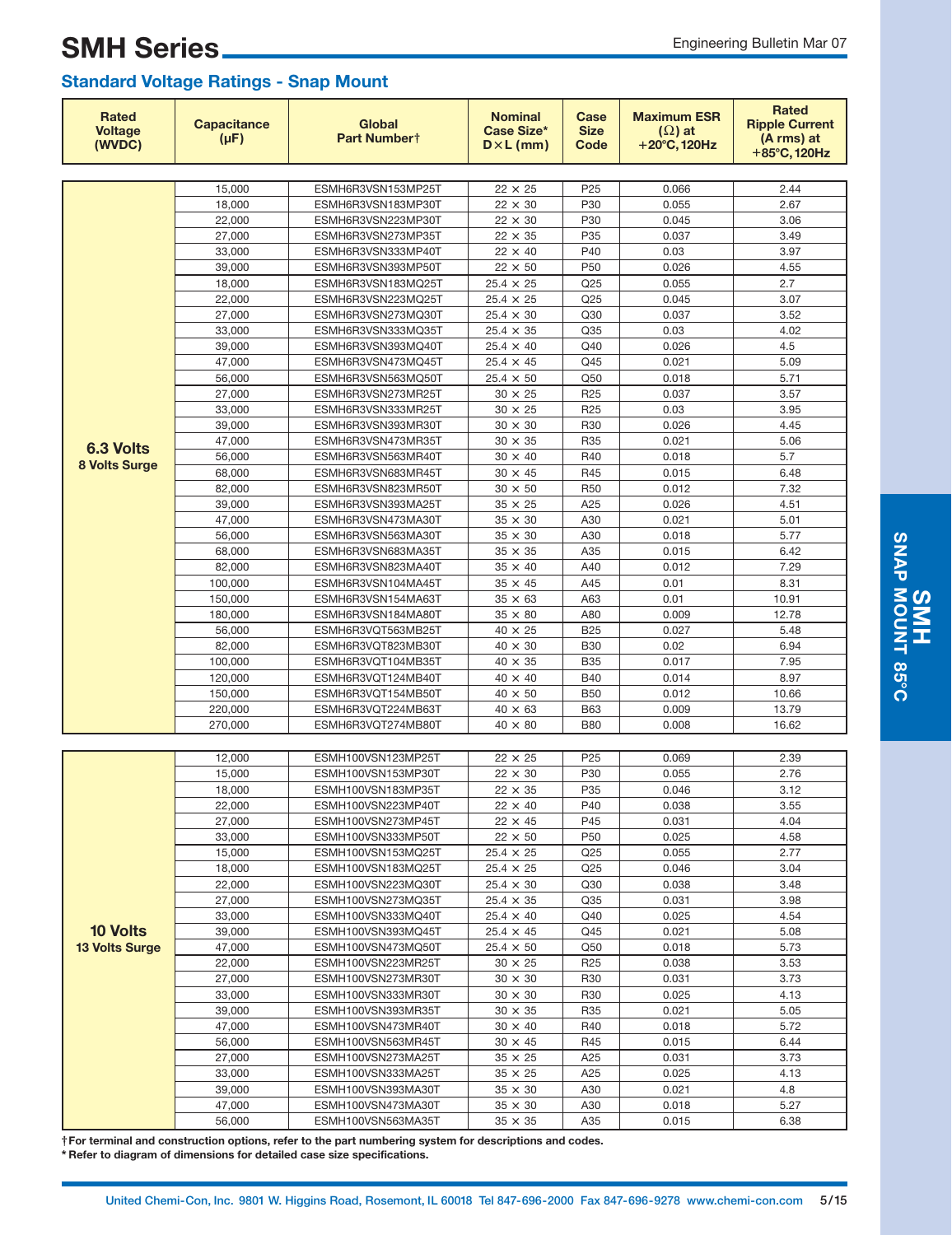## **Standard Voltage Ratings - Snap Mount**

| <b>Rated</b><br><b>Voltage</b><br>(WVDC) | <b>Capacitance</b><br>$(\mu F)$ | Global<br>Part Numbert                   | <b>Nominal</b><br>Case Size*<br>$D \times L$ (mm) | Case<br><b>Size</b><br>Code | <b>Maximum ESR</b><br>$(\Omega)$ at<br>$+20^{\circ}$ C, 120Hz | <b>Rated</b><br><b>Ripple Current</b><br>(A rms) at<br>+85°C, 120Hz |  |  |  |
|------------------------------------------|---------------------------------|------------------------------------------|---------------------------------------------------|-----------------------------|---------------------------------------------------------------|---------------------------------------------------------------------|--|--|--|
|                                          |                                 |                                          |                                                   |                             |                                                               |                                                                     |  |  |  |
|                                          | 68,000                          | ESMH100VSN683MA40T                       | $35 \times 40$                                    | A40                         | 0.012                                                         | 7.27                                                                |  |  |  |
|                                          | 82,000                          | ESMH100VSN823MA50T                       | $35 \times 50$                                    | A50                         | 0.01                                                          | 8.49                                                                |  |  |  |
|                                          | 100,000                         | ESMH100VSN104MA63T                       | $35 \times 63$                                    | A63                         | 0.01                                                          | 8.91                                                                |  |  |  |
|                                          | 150,000                         | ESMH100VSN154MA80T                       | $35 \times 80$                                    | A80                         | 0.009                                                         | 11.67                                                               |  |  |  |
| <b>10 Volts</b>                          | 47,000<br>56,000                | ESMH100VQT473MB25T                       | $40 \times 25$<br>$40 \times 30$                  | <b>B25</b><br><b>B30</b>    | 0.026<br>0.021                                                | 5.02<br>5.74                                                        |  |  |  |
| <b>13 Volts Surge</b>                    | 68,000                          | ESMH100VQT563MB30T<br>ESMH100VQT683MB35T | $40 \times 35$                                    | <b>B35</b>                  | 0.018                                                         | 6.56                                                                |  |  |  |
|                                          | 82,000                          | ESMH100VQT823MB40T                       | $40 \times 40$                                    | <b>B40</b>                  | 0.015                                                         | 7.42                                                                |  |  |  |
|                                          | 120,000                         | ESMH100VQT124MB50T                       | $40 \times 50$                                    | <b>B50</b>                  | 0.012                                                         | 9.54                                                                |  |  |  |
|                                          | 150,000                         | ESMH100VQT154MB63T                       | $40 \times 63$                                    | <b>B63</b>                  | 0.01                                                          | 11.39                                                               |  |  |  |
|                                          | 220,000                         | ESMH100VQT224MB80T                       | $40 \times 80$                                    | <b>B80</b>                  | 0.008                                                         | 15.0                                                                |  |  |  |
|                                          |                                 |                                          |                                                   |                             |                                                               |                                                                     |  |  |  |
|                                          | 8,200                           | ESMH160VSN822MP25T                       | $22 \times 25$                                    | P <sub>25</sub>             | 0.081                                                         | 2.51                                                                |  |  |  |
|                                          | 10,000                          | ESMH160VSN103MP25T                       | $22 \times 25$                                    | P <sub>25</sub>             | 0.066                                                         | 2.77                                                                |  |  |  |
|                                          | 12,000                          | ESMH160VSN123MP30T                       | $22 \times 30$                                    | P30                         | 0.055                                                         | 2.86                                                                |  |  |  |
|                                          | 15,000                          | ESMH160VSN153MP35T                       | $22 \times 35$                                    | P35                         | 0.044                                                         | 3.29                                                                |  |  |  |
|                                          | 18,000                          | ESMH160VSN183MP40T                       | $22 \times 40$                                    | P40                         | 0.037                                                         | 3.72                                                                |  |  |  |
|                                          | 22,000                          | ESMH160VSN223MP50T                       | $22 \times 50$                                    | P <sub>50</sub>             | 0.03                                                          | 4.37                                                                |  |  |  |
|                                          | 12,000                          | ESMH160VSN123MQ25T                       | $25.4 \times 25$                                  | Q <sub>25</sub>             | 0.055                                                         | 2.95                                                                |  |  |  |
|                                          | 15,000                          | ESMH160VSN153MQ30T                       | $25.4 \times 30$                                  | Q30                         | 0.044                                                         | 3.46                                                                |  |  |  |
|                                          | 18,000                          | ESMH160VSN183MQ35T                       | $25.4 \times 35$                                  | Q35                         | 0.037                                                         | 3.98                                                                |  |  |  |
|                                          | 22.000                          | ESMH160VSN223MQ40T                       | $25.4 \times 40$                                  | Q40                         | 0.03                                                          | 4.26                                                                |  |  |  |
|                                          | 27,000                          | ESMH160VSN273MQ45T<br>ESMH160VSN333MQ50T | $25.4 \times 45$                                  | Q45<br>Q50                  | 0.025<br>0.02                                                 | 4.72                                                                |  |  |  |
|                                          | 33,000<br>15,000                | ESMH160VSN153MR25T                       | $25.4 \times 50$<br>$30 \times 25$                | R <sub>25</sub>             | 0.044                                                         | 5.33<br>3.66                                                        |  |  |  |
|                                          | 18,000                          | ESMH160VSN183MR25T                       | $30 \times 25$                                    | R <sub>25</sub>             | 0.037                                                         | 4.0                                                                 |  |  |  |
|                                          | 22,000                          | ESMH160VSN223MR30T                       | $30 \times 30$                                    | R30                         | 0.03                                                          | 4.21                                                                |  |  |  |
|                                          | 27,000                          | ESMH160VSN273MR35T                       | $30 \times 35$                                    | R35                         | 0.025                                                         | 4.82                                                                |  |  |  |
|                                          | 33,000                          | ESMH160VSN333MR40T                       | $30 \times 40$                                    | R40                         | 0.02                                                          | 5.36                                                                |  |  |  |
| <b>16 Volts</b>                          | 39,000                          | ESMH160VSN393MR45T                       | $30 \times 45$                                    | R45                         | 0.017                                                         | 6.01                                                                |  |  |  |
| 20 Volts Surge                           | 47,000                          | ESMH160VSN473MR50T                       | $30 \times 50$                                    | <b>R50</b>                  | 0.014                                                         | 6.79                                                                |  |  |  |
|                                          | 22,000                          | ESMH160VSN223MA25T                       | $35 \times 25$                                    | A25                         | 0.03                                                          | 4.15                                                                |  |  |  |
|                                          | 27,000                          | ESMH160VSN273MA30T                       | $35 \times 30$                                    | A30                         | 0.025                                                         | 4.65                                                                |  |  |  |
|                                          | 33,000                          | ESMH160VSN333MA30T                       | $35 \times 30$                                    | A30                         | 0.02                                                          | 5.15                                                                |  |  |  |
|                                          | 39,000                          | ESMH160VSN393MA35T                       | $35 \times 35$                                    | A35                         | 0.017                                                         | 5.95                                                                |  |  |  |
|                                          | 47,000                          | ESMH160VSN473MA40T                       | $35 \times 40$                                    | A40                         | 0.014                                                         | 6.76                                                                |  |  |  |
|                                          | 56,000                          | ESMH160VSN563MA45T                       | $35 \times 45$                                    | A45                         | 0.012                                                         | 7.62                                                                |  |  |  |
|                                          | 68,000                          | ESMH160VSN683MA50T                       | $35 \times 50$                                    | A50                         | 0.01                                                          | 8.63                                                                |  |  |  |
|                                          | 82,000<br>100,000               | ESMH160VSN823MA63T                       | $35 \times 63$<br>$35 \times 80$                  | A63<br>A80                  | 0.011<br>0.009                                                | 9.88<br>11.67                                                       |  |  |  |
|                                          | 33,000                          | ESMH160VSN104MA80T<br>ESMH160VQT333MB25T | $40 \times 25$                                    | <b>B25</b>                  | 0.027                                                         | 5.15                                                                |  |  |  |
|                                          | 39,000                          | ESMH160VQT393MB30T                       | $40 \times 30$                                    | <b>B30</b>                  | 0.022                                                         | 5.86                                                                |  |  |  |
|                                          | 47,000                          | ESMH160VQT473MB35T                       | $40 \times 35$                                    | <b>B35</b>                  | 0.019                                                         | 6.68                                                                |  |  |  |
|                                          | 68,000                          | ESMH160VQT683MB40T                       | $40 \times 40$                                    | <b>B40</b>                  | 0.015                                                         | 8.27                                                                |  |  |  |
|                                          | 82,000                          | ESMH160VQT823MB50T                       | $40 \times 50$                                    | <b>B50</b>                  | 0.012                                                         | 9.66                                                                |  |  |  |
|                                          | 100,000                         | ESMH160VQT104MB63T                       | $40 \times 63$                                    | <b>B63</b>                  | 0.01                                                          | 11.39                                                               |  |  |  |
|                                          | 150,000                         | ESMH160VQT154MB80T                       | $40 \times 80$                                    | <b>B80</b>                  | 0.008                                                         | 15.17                                                               |  |  |  |
|                                          |                                 |                                          |                                                   |                             |                                                               |                                                                     |  |  |  |
|                                          | 5,600                           | ESMH250VSN562MP25T                       | $22 \times 25$                                    | P <sub>25</sub>             | 0.089                                                         | 2.21                                                                |  |  |  |
|                                          | 6,800                           | ESMH250VSN682MP30T                       | $22 \times 30$                                    | P30                         | 0.073                                                         | 2.4                                                                 |  |  |  |
|                                          | 8,200                           | ESMH250VSN822MP35T                       | $22 \times 35$                                    | P35                         | 0.061                                                         | 2.72                                                                |  |  |  |
|                                          | 10,000                          | ESMH250VSN103MP40T                       | $22 \times 40$                                    | P40                         | 0.05                                                          | 3.09                                                                |  |  |  |
|                                          | 12,000                          | ESMH250VSN123MP45T                       | $22 \times 45$                                    | P45                         | 0.041                                                         | 3.48                                                                |  |  |  |
| 25 Volts                                 | 15,000                          | ESMH250VSN153MP50T                       | $22 \times 50$                                    | P <sub>50</sub>             | 0.033                                                         | 4.0                                                                 |  |  |  |
| 32 Volts Surge                           | 6,800                           | ESMH250VSN682MQ25T                       | $25.4 \times 25$                                  | Q <sub>25</sub>             | 0.073                                                         | 2.56<br>2.8                                                         |  |  |  |
|                                          | 8,200<br>10,000                 | ESMH250VSN822MQ25T<br>ESMH250VSN103MQ30T | $25.4 \times 25$<br>$25.4 \times 30$              | Q <sub>25</sub><br>Q30      | 0.061<br>0.05                                                 | 3.12                                                                |  |  |  |
|                                          | 12,000                          | ESMH250VSN123MQ35T                       | $25.4 \times 35$                                  | Q35                         | 0.041                                                         | 3.43                                                                |  |  |  |
|                                          | 15,000                          | ESMH250VSN153MQ40T                       | $25.4 \times 40$                                  | Q40                         | 0.033                                                         | 3.95                                                                |  |  |  |
|                                          | 18,000                          | ESMH250VSN183MQ45T                       | $25.4 \times 45$                                  | Q45                         | 0.028                                                         | 4.45                                                                |  |  |  |

**†For terminal and construction options, refer to the part numbering system for descriptions and codes. \* Refer to diagram of dimensions for detailed case size specifications.**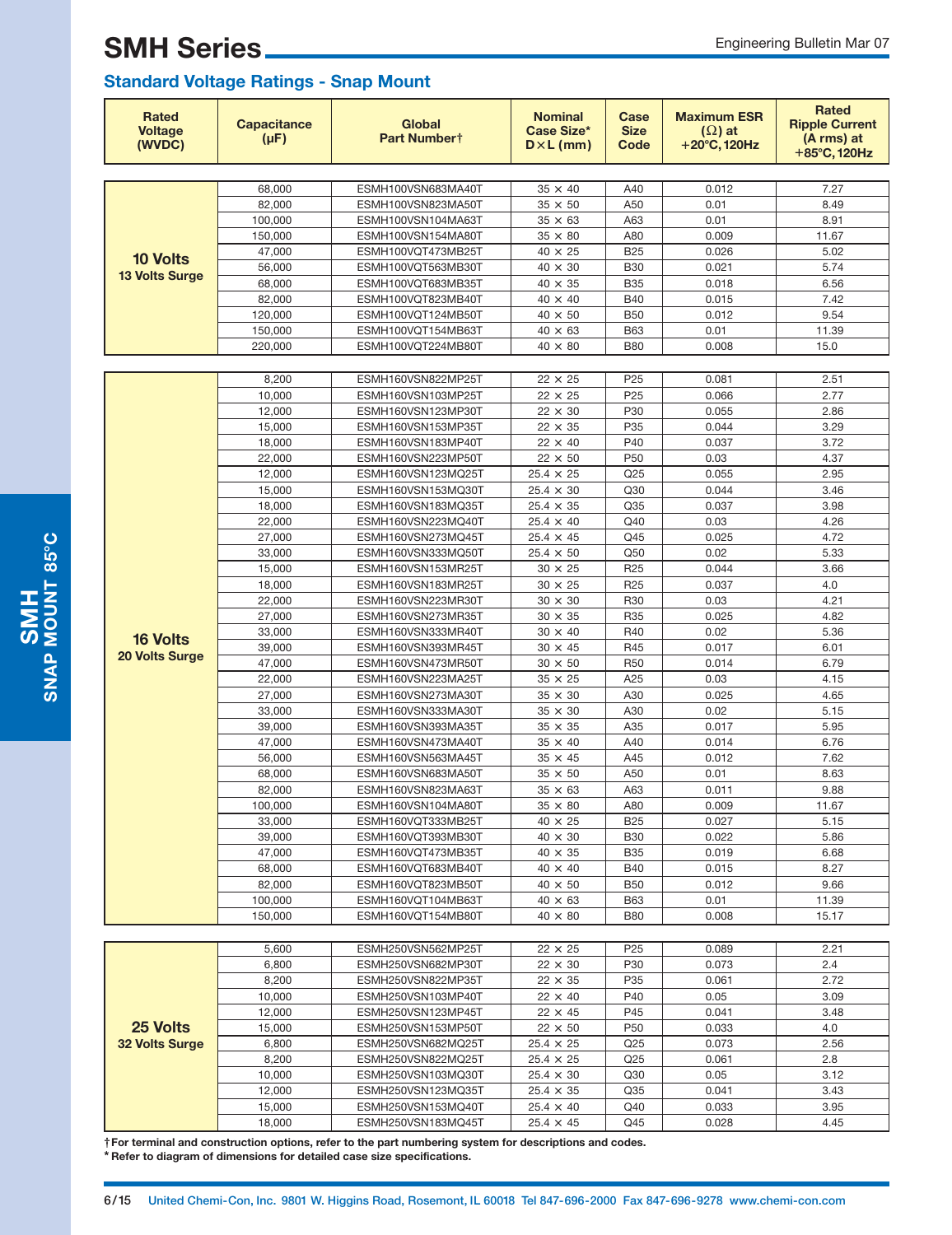| 10,000<br>ESMH250VSN103MR25T<br>$30 \times 25$<br>0.05<br>R <sub>25</sub><br>3.21<br>12,000<br>ESMH250VSN123MR30T<br>$30 \times 30$<br>R30<br>0.041<br>3.86<br>15,000<br>$30 \times 30$<br>R30<br>0.033<br>4.0<br>ESMH250VSN153MR30T<br>4.46<br>18,000<br>$30 \times 35$<br>R35<br>0.028<br>ESMH250VSN183MR35T<br>22,000<br>ESMH250VSN223MR45T<br>$30 \times 45$<br>R45<br>0.023<br>5.21<br>27,000<br>$30 \times 50$<br><b>R50</b><br>0.018<br>5.94<br>ESMH250VSN273MR50T<br>3.54<br>12.000<br>$35 \times 25$<br>A25<br>0.041<br>ESMH250VSN123MA25T<br>ESMH250VSN153MA25T<br>$35 \times 25$<br>A25<br>0.033<br>3.95<br>15,000<br>18,000<br>$35 \times 30$<br>A30<br>0.028<br>4.63<br>ESMH250VSN183MA30T<br>5.16<br>22,000<br>$35 \times 35$<br>A35<br>0.023<br>ESMH250VSN223MA35T<br>25 Volts<br>27,000<br>ESMH250VSN273MA40T<br>$35 \times 40$<br>A40<br>0.018<br>5.92<br>33,000<br>$35 \times 45$<br>A45<br>0.015<br>6.75<br><b>32 Volts Surge</b><br>ESMH250VSN333MA45T<br>7.56<br>39,000<br>$35 \times 50$<br>A50<br>0.013<br>ESMH250VSN393MA50T<br>47,000<br>ESMH250VSN473MA63T<br>$35 \times 63$<br>A63<br>0.012<br>8.63<br>68,000<br>$35 \times 80$<br>A80<br>0.009<br>11.11<br>ESMH250VSN683MA80T<br>22,000<br>$40 \times 25$<br><b>B25</b><br>0.027<br>4.86<br>ESMH250VQT223MB25T<br>27,000<br>$40 \times 30$<br><b>B30</b><br>0.021<br>5.63<br>ESMH250VQT273MB30T<br>33,000<br>$40 \times 35$<br><b>B35</b><br>0.018<br>6.46<br>ESMH250VQT333MB35T<br>7.24<br>39,000<br>$40 \times 40$<br><b>B40</b><br>0.015<br>ESMH250VQT393MB40T<br>56,000<br>ESMH250VQT563MB50T<br>$40 \times 50$<br><b>B50</b><br>0.012<br>9.21<br>68,000<br>ESMH250VQT683MB63T<br>$40 \times 63$<br><b>B63</b><br>0.01<br>10.84<br>100,000<br>$40 \times 80$<br>0.008<br>14.31<br>ESMH250VQT104MB80T<br><b>B80</b><br>$22 \times 25$<br>2.22<br>3,900<br>ESMH350VSN392MP25T<br>P <sub>25</sub><br>0.106<br>4,700<br>P30<br>2.41<br>ESMH350VSN472MP30T<br>$22 \times 30$<br>0.088<br>5,600<br>$22 \times 35$<br>P35<br>0.074<br>2.75<br>ESMH350VSN562MP35T<br>6,800<br>$22 \times 40$<br>P40<br>0.061<br>2.8<br>ESMH350VSN682MP40T<br>8,200<br>ESMH350VSN822MP45T<br>P45<br>0.051<br>3.47<br>$22 \times 45$<br>10,000<br>$22 \times 50$<br>P <sub>50</sub><br>0.041<br>3.57<br>ESMH350VSN103MP50T<br>4,700<br>Q25<br>2.42<br>ESMH350VSN472MQ25T<br>$25.4 \times 25$<br>0.088<br>Q25<br>0.074<br>2.64<br>5,600<br>ESMH350VSN562MQ25T<br>$25.4 \times 25$<br>6,800<br>$25.4 \times 30$<br>Q30<br>0.061<br>2.74<br>ESMH350VSN682MQ30T<br>8,200<br>$25.4 \times 35$<br>Q35<br>0.051<br>3.1<br>ESMH350VSN822MQ35T<br>3.53<br>10.000<br>ESMH350VSN103MQ40T<br>Q40<br>0.041<br>$25.4 \times 40$<br>12,000<br>$25.4 \times 45$<br>Q45<br>0.035<br>3.98<br>ESMH350VSN123MQ45T<br>15,000<br>$25.4 \times 50$<br>Q50<br>0.028<br>4.54<br>ESMH350VSN153MQ50T<br>6,800<br>ESMH350VSN682MR25T<br>$30 \times 25$<br>R <sub>25</sub><br>0.061<br>2.97<br>8,200<br>$30 \times 30$<br>0.051<br>ESMH350VSN822MR30T<br>R <sub>30</sub><br>3.13<br>10,000<br>ESMH350VSN103MR30T<br>$30 \times 30$<br>R30<br>0.041<br>3.46<br><b>R35</b><br>12,000<br>ESMH350VSN123MR35T<br>$30 \times 35$<br>0.035<br>4.01<br>35 Volts<br>15,000<br>ESMH350VSN153MR40T<br>$30 \times 40$<br>0.028<br>4.52<br>R40<br>4.71<br><b>44 Volts Surge</b><br>18,000<br>ESMH350VSN183MR45T<br>$30 \times 45$<br>R45<br>0.023<br>5.33<br>22,000<br>ESMH350VSN223MR50T<br>R <sub>50</sub><br>0.019<br>$30 \times 50$<br>8,200<br>A25<br>0.051<br>2.73<br>ESMH350VSN822MA25T<br>$35 \times 25$<br>3.02<br>10,000<br>ESMH350VSN103MA25T<br>$35 \times 25$<br>A25<br>0.041<br>4.42<br>12,000<br>ESMH350VSN123MA30T<br>A30<br>0.035<br>$35 \times 30$<br>15,000<br>$35 \times 35$<br>0.028<br>5.01<br>ESMH350VSN153MA35T<br>A35<br>$35 \times 40$<br>5.54<br>18,000<br>ESMH350VSN183MA40T<br>A40<br>0.023<br>6.04<br>22,000<br>ESMH350VSN223MA45T<br>$35 \times 45$<br>A45<br>0.019<br>27,000<br>0.015<br>6.89<br>ESMH350VSN273MA50T<br>$35 \times 50$<br>A50<br>7.93<br>33,000<br>ESMH350VSN333MA63T<br>$35 \times 63$<br>A63<br>0.012<br>A80<br>0.01<br>10.12<br>47,000<br>ESMH350VSN473MA80T<br>$35 \times 80$<br>0.028<br>4.39<br>15,000<br>ESMH350VQT153MB25T<br>$40 \times 25$<br><b>B25</b><br>5.04<br>18,000<br>ESMH350VQT183MB30T<br>$40 \times 30$<br><b>B30</b><br>0.023<br>5.78<br>22,000<br>$40 \times 35$<br><b>B35</b><br>0.019<br>ESMH350VQT223MB35T<br>27,000<br>$40 \times 40$<br>0.016<br>6.59<br>ESMH350VQT273MB40T<br><b>B40</b><br>39,000<br>ESMH350VQT393MB50T<br>$40 \times 50$<br><b>B50</b><br>0.012<br>8.42<br>47,000<br><b>B63</b><br>9.88<br>ESMH350VQT473MB63T<br>$40 \times 63$<br>0.01 | <b>Rated</b><br><b>Voltage</b><br>(WVDC) | <b>Capacitance</b><br>$(\mu F)$ | <b>Global</b><br>Part Numbert | <b>Nominal</b><br><b>Case Size*</b><br>$D \times L$ (mm) | Case<br><b>Size</b><br>Code | <b>Maximum ESR</b><br>$(\Omega)$ at<br>$+20^{\circ}$ C, 120Hz | <b>Rated</b><br><b>Ripple Current</b><br>(A rms) at<br>$+85^{\circ}$ C, 120Hz |
|---------------------------------------------------------------------------------------------------------------------------------------------------------------------------------------------------------------------------------------------------------------------------------------------------------------------------------------------------------------------------------------------------------------------------------------------------------------------------------------------------------------------------------------------------------------------------------------------------------------------------------------------------------------------------------------------------------------------------------------------------------------------------------------------------------------------------------------------------------------------------------------------------------------------------------------------------------------------------------------------------------------------------------------------------------------------------------------------------------------------------------------------------------------------------------------------------------------------------------------------------------------------------------------------------------------------------------------------------------------------------------------------------------------------------------------------------------------------------------------------------------------------------------------------------------------------------------------------------------------------------------------------------------------------------------------------------------------------------------------------------------------------------------------------------------------------------------------------------------------------------------------------------------------------------------------------------------------------------------------------------------------------------------------------------------------------------------------------------------------------------------------------------------------------------------------------------------------------------------------------------------------------------------------------------------------------------------------------------------------------------------------------------------------------------------------------------------------------------------------------------------------------------------------------------------------------------------------------------------------------------------------------------------------------------------------------------------------------------------------------------------------------------------------------------------------------------------------------------------------------------------------------------------------------------------------------------------------------------------------------------------------------------------------------------------------------------------------------------------------------------------------------------------------------------------------------------------------------------------------------------------------------------------------------------------------------------------------------------------------------------------------------------------------------------------------------------------------------------------------------------------------------------------------------------------------------------------------------------------------------------------------------------------------------------------------------------------------------------------------------------------------------------------------------------------------------------------------------------------------------------------------------------------------------------------------------------------------------------------------------------------------------------------------------------------------------------------------------------------------------------------------------------------------------------------------------------------------------------------------------------------------------------------------------------------------------------------------------------------------------------------------------------------------------------------------------------------------------------------------------------------------------------------------------------------------------------------------------------------------------------------------------------|------------------------------------------|---------------------------------|-------------------------------|----------------------------------------------------------|-----------------------------|---------------------------------------------------------------|-------------------------------------------------------------------------------|
|                                                                                                                                                                                                                                                                                                                                                                                                                                                                                                                                                                                                                                                                                                                                                                                                                                                                                                                                                                                                                                                                                                                                                                                                                                                                                                                                                                                                                                                                                                                                                                                                                                                                                                                                                                                                                                                                                                                                                                                                                                                                                                                                                                                                                                                                                                                                                                                                                                                                                                                                                                                                                                                                                                                                                                                                                                                                                                                                                                                                                                                                                                                                                                                                                                                                                                                                                                                                                                                                                                                                                                                                                                                                                                                                                                                                                                                                                                                                                                                                                                                                                                                                                                                                                                                                                                                                                                                                                                                                                                                                                                                                                                                   |                                          |                                 |                               |                                                          |                             |                                                               |                                                                               |
|                                                                                                                                                                                                                                                                                                                                                                                                                                                                                                                                                                                                                                                                                                                                                                                                                                                                                                                                                                                                                                                                                                                                                                                                                                                                                                                                                                                                                                                                                                                                                                                                                                                                                                                                                                                                                                                                                                                                                                                                                                                                                                                                                                                                                                                                                                                                                                                                                                                                                                                                                                                                                                                                                                                                                                                                                                                                                                                                                                                                                                                                                                                                                                                                                                                                                                                                                                                                                                                                                                                                                                                                                                                                                                                                                                                                                                                                                                                                                                                                                                                                                                                                                                                                                                                                                                                                                                                                                                                                                                                                                                                                                                                   |                                          |                                 |                               |                                                          |                             |                                                               |                                                                               |
|                                                                                                                                                                                                                                                                                                                                                                                                                                                                                                                                                                                                                                                                                                                                                                                                                                                                                                                                                                                                                                                                                                                                                                                                                                                                                                                                                                                                                                                                                                                                                                                                                                                                                                                                                                                                                                                                                                                                                                                                                                                                                                                                                                                                                                                                                                                                                                                                                                                                                                                                                                                                                                                                                                                                                                                                                                                                                                                                                                                                                                                                                                                                                                                                                                                                                                                                                                                                                                                                                                                                                                                                                                                                                                                                                                                                                                                                                                                                                                                                                                                                                                                                                                                                                                                                                                                                                                                                                                                                                                                                                                                                                                                   |                                          |                                 |                               |                                                          |                             |                                                               |                                                                               |
|                                                                                                                                                                                                                                                                                                                                                                                                                                                                                                                                                                                                                                                                                                                                                                                                                                                                                                                                                                                                                                                                                                                                                                                                                                                                                                                                                                                                                                                                                                                                                                                                                                                                                                                                                                                                                                                                                                                                                                                                                                                                                                                                                                                                                                                                                                                                                                                                                                                                                                                                                                                                                                                                                                                                                                                                                                                                                                                                                                                                                                                                                                                                                                                                                                                                                                                                                                                                                                                                                                                                                                                                                                                                                                                                                                                                                                                                                                                                                                                                                                                                                                                                                                                                                                                                                                                                                                                                                                                                                                                                                                                                                                                   |                                          |                                 |                               |                                                          |                             |                                                               |                                                                               |
|                                                                                                                                                                                                                                                                                                                                                                                                                                                                                                                                                                                                                                                                                                                                                                                                                                                                                                                                                                                                                                                                                                                                                                                                                                                                                                                                                                                                                                                                                                                                                                                                                                                                                                                                                                                                                                                                                                                                                                                                                                                                                                                                                                                                                                                                                                                                                                                                                                                                                                                                                                                                                                                                                                                                                                                                                                                                                                                                                                                                                                                                                                                                                                                                                                                                                                                                                                                                                                                                                                                                                                                                                                                                                                                                                                                                                                                                                                                                                                                                                                                                                                                                                                                                                                                                                                                                                                                                                                                                                                                                                                                                                                                   |                                          |                                 |                               |                                                          |                             |                                                               |                                                                               |
|                                                                                                                                                                                                                                                                                                                                                                                                                                                                                                                                                                                                                                                                                                                                                                                                                                                                                                                                                                                                                                                                                                                                                                                                                                                                                                                                                                                                                                                                                                                                                                                                                                                                                                                                                                                                                                                                                                                                                                                                                                                                                                                                                                                                                                                                                                                                                                                                                                                                                                                                                                                                                                                                                                                                                                                                                                                                                                                                                                                                                                                                                                                                                                                                                                                                                                                                                                                                                                                                                                                                                                                                                                                                                                                                                                                                                                                                                                                                                                                                                                                                                                                                                                                                                                                                                                                                                                                                                                                                                                                                                                                                                                                   |                                          |                                 |                               |                                                          |                             |                                                               |                                                                               |
|                                                                                                                                                                                                                                                                                                                                                                                                                                                                                                                                                                                                                                                                                                                                                                                                                                                                                                                                                                                                                                                                                                                                                                                                                                                                                                                                                                                                                                                                                                                                                                                                                                                                                                                                                                                                                                                                                                                                                                                                                                                                                                                                                                                                                                                                                                                                                                                                                                                                                                                                                                                                                                                                                                                                                                                                                                                                                                                                                                                                                                                                                                                                                                                                                                                                                                                                                                                                                                                                                                                                                                                                                                                                                                                                                                                                                                                                                                                                                                                                                                                                                                                                                                                                                                                                                                                                                                                                                                                                                                                                                                                                                                                   |                                          |                                 |                               |                                                          |                             |                                                               |                                                                               |
|                                                                                                                                                                                                                                                                                                                                                                                                                                                                                                                                                                                                                                                                                                                                                                                                                                                                                                                                                                                                                                                                                                                                                                                                                                                                                                                                                                                                                                                                                                                                                                                                                                                                                                                                                                                                                                                                                                                                                                                                                                                                                                                                                                                                                                                                                                                                                                                                                                                                                                                                                                                                                                                                                                                                                                                                                                                                                                                                                                                                                                                                                                                                                                                                                                                                                                                                                                                                                                                                                                                                                                                                                                                                                                                                                                                                                                                                                                                                                                                                                                                                                                                                                                                                                                                                                                                                                                                                                                                                                                                                                                                                                                                   |                                          |                                 |                               |                                                          |                             |                                                               |                                                                               |
|                                                                                                                                                                                                                                                                                                                                                                                                                                                                                                                                                                                                                                                                                                                                                                                                                                                                                                                                                                                                                                                                                                                                                                                                                                                                                                                                                                                                                                                                                                                                                                                                                                                                                                                                                                                                                                                                                                                                                                                                                                                                                                                                                                                                                                                                                                                                                                                                                                                                                                                                                                                                                                                                                                                                                                                                                                                                                                                                                                                                                                                                                                                                                                                                                                                                                                                                                                                                                                                                                                                                                                                                                                                                                                                                                                                                                                                                                                                                                                                                                                                                                                                                                                                                                                                                                                                                                                                                                                                                                                                                                                                                                                                   |                                          |                                 |                               |                                                          |                             |                                                               |                                                                               |
|                                                                                                                                                                                                                                                                                                                                                                                                                                                                                                                                                                                                                                                                                                                                                                                                                                                                                                                                                                                                                                                                                                                                                                                                                                                                                                                                                                                                                                                                                                                                                                                                                                                                                                                                                                                                                                                                                                                                                                                                                                                                                                                                                                                                                                                                                                                                                                                                                                                                                                                                                                                                                                                                                                                                                                                                                                                                                                                                                                                                                                                                                                                                                                                                                                                                                                                                                                                                                                                                                                                                                                                                                                                                                                                                                                                                                                                                                                                                                                                                                                                                                                                                                                                                                                                                                                                                                                                                                                                                                                                                                                                                                                                   |                                          |                                 |                               |                                                          |                             |                                                               |                                                                               |
|                                                                                                                                                                                                                                                                                                                                                                                                                                                                                                                                                                                                                                                                                                                                                                                                                                                                                                                                                                                                                                                                                                                                                                                                                                                                                                                                                                                                                                                                                                                                                                                                                                                                                                                                                                                                                                                                                                                                                                                                                                                                                                                                                                                                                                                                                                                                                                                                                                                                                                                                                                                                                                                                                                                                                                                                                                                                                                                                                                                                                                                                                                                                                                                                                                                                                                                                                                                                                                                                                                                                                                                                                                                                                                                                                                                                                                                                                                                                                                                                                                                                                                                                                                                                                                                                                                                                                                                                                                                                                                                                                                                                                                                   |                                          |                                 |                               |                                                          |                             |                                                               |                                                                               |
|                                                                                                                                                                                                                                                                                                                                                                                                                                                                                                                                                                                                                                                                                                                                                                                                                                                                                                                                                                                                                                                                                                                                                                                                                                                                                                                                                                                                                                                                                                                                                                                                                                                                                                                                                                                                                                                                                                                                                                                                                                                                                                                                                                                                                                                                                                                                                                                                                                                                                                                                                                                                                                                                                                                                                                                                                                                                                                                                                                                                                                                                                                                                                                                                                                                                                                                                                                                                                                                                                                                                                                                                                                                                                                                                                                                                                                                                                                                                                                                                                                                                                                                                                                                                                                                                                                                                                                                                                                                                                                                                                                                                                                                   |                                          |                                 |                               |                                                          |                             |                                                               |                                                                               |
|                                                                                                                                                                                                                                                                                                                                                                                                                                                                                                                                                                                                                                                                                                                                                                                                                                                                                                                                                                                                                                                                                                                                                                                                                                                                                                                                                                                                                                                                                                                                                                                                                                                                                                                                                                                                                                                                                                                                                                                                                                                                                                                                                                                                                                                                                                                                                                                                                                                                                                                                                                                                                                                                                                                                                                                                                                                                                                                                                                                                                                                                                                                                                                                                                                                                                                                                                                                                                                                                                                                                                                                                                                                                                                                                                                                                                                                                                                                                                                                                                                                                                                                                                                                                                                                                                                                                                                                                                                                                                                                                                                                                                                                   |                                          |                                 |                               |                                                          |                             |                                                               |                                                                               |
|                                                                                                                                                                                                                                                                                                                                                                                                                                                                                                                                                                                                                                                                                                                                                                                                                                                                                                                                                                                                                                                                                                                                                                                                                                                                                                                                                                                                                                                                                                                                                                                                                                                                                                                                                                                                                                                                                                                                                                                                                                                                                                                                                                                                                                                                                                                                                                                                                                                                                                                                                                                                                                                                                                                                                                                                                                                                                                                                                                                                                                                                                                                                                                                                                                                                                                                                                                                                                                                                                                                                                                                                                                                                                                                                                                                                                                                                                                                                                                                                                                                                                                                                                                                                                                                                                                                                                                                                                                                                                                                                                                                                                                                   |                                          |                                 |                               |                                                          |                             |                                                               |                                                                               |
|                                                                                                                                                                                                                                                                                                                                                                                                                                                                                                                                                                                                                                                                                                                                                                                                                                                                                                                                                                                                                                                                                                                                                                                                                                                                                                                                                                                                                                                                                                                                                                                                                                                                                                                                                                                                                                                                                                                                                                                                                                                                                                                                                                                                                                                                                                                                                                                                                                                                                                                                                                                                                                                                                                                                                                                                                                                                                                                                                                                                                                                                                                                                                                                                                                                                                                                                                                                                                                                                                                                                                                                                                                                                                                                                                                                                                                                                                                                                                                                                                                                                                                                                                                                                                                                                                                                                                                                                                                                                                                                                                                                                                                                   |                                          |                                 |                               |                                                          |                             |                                                               |                                                                               |
|                                                                                                                                                                                                                                                                                                                                                                                                                                                                                                                                                                                                                                                                                                                                                                                                                                                                                                                                                                                                                                                                                                                                                                                                                                                                                                                                                                                                                                                                                                                                                                                                                                                                                                                                                                                                                                                                                                                                                                                                                                                                                                                                                                                                                                                                                                                                                                                                                                                                                                                                                                                                                                                                                                                                                                                                                                                                                                                                                                                                                                                                                                                                                                                                                                                                                                                                                                                                                                                                                                                                                                                                                                                                                                                                                                                                                                                                                                                                                                                                                                                                                                                                                                                                                                                                                                                                                                                                                                                                                                                                                                                                                                                   |                                          |                                 |                               |                                                          |                             |                                                               |                                                                               |
|                                                                                                                                                                                                                                                                                                                                                                                                                                                                                                                                                                                                                                                                                                                                                                                                                                                                                                                                                                                                                                                                                                                                                                                                                                                                                                                                                                                                                                                                                                                                                                                                                                                                                                                                                                                                                                                                                                                                                                                                                                                                                                                                                                                                                                                                                                                                                                                                                                                                                                                                                                                                                                                                                                                                                                                                                                                                                                                                                                                                                                                                                                                                                                                                                                                                                                                                                                                                                                                                                                                                                                                                                                                                                                                                                                                                                                                                                                                                                                                                                                                                                                                                                                                                                                                                                                                                                                                                                                                                                                                                                                                                                                                   |                                          |                                 |                               |                                                          |                             |                                                               |                                                                               |
|                                                                                                                                                                                                                                                                                                                                                                                                                                                                                                                                                                                                                                                                                                                                                                                                                                                                                                                                                                                                                                                                                                                                                                                                                                                                                                                                                                                                                                                                                                                                                                                                                                                                                                                                                                                                                                                                                                                                                                                                                                                                                                                                                                                                                                                                                                                                                                                                                                                                                                                                                                                                                                                                                                                                                                                                                                                                                                                                                                                                                                                                                                                                                                                                                                                                                                                                                                                                                                                                                                                                                                                                                                                                                                                                                                                                                                                                                                                                                                                                                                                                                                                                                                                                                                                                                                                                                                                                                                                                                                                                                                                                                                                   |                                          |                                 |                               |                                                          |                             |                                                               |                                                                               |
|                                                                                                                                                                                                                                                                                                                                                                                                                                                                                                                                                                                                                                                                                                                                                                                                                                                                                                                                                                                                                                                                                                                                                                                                                                                                                                                                                                                                                                                                                                                                                                                                                                                                                                                                                                                                                                                                                                                                                                                                                                                                                                                                                                                                                                                                                                                                                                                                                                                                                                                                                                                                                                                                                                                                                                                                                                                                                                                                                                                                                                                                                                                                                                                                                                                                                                                                                                                                                                                                                                                                                                                                                                                                                                                                                                                                                                                                                                                                                                                                                                                                                                                                                                                                                                                                                                                                                                                                                                                                                                                                                                                                                                                   |                                          |                                 |                               |                                                          |                             |                                                               |                                                                               |
|                                                                                                                                                                                                                                                                                                                                                                                                                                                                                                                                                                                                                                                                                                                                                                                                                                                                                                                                                                                                                                                                                                                                                                                                                                                                                                                                                                                                                                                                                                                                                                                                                                                                                                                                                                                                                                                                                                                                                                                                                                                                                                                                                                                                                                                                                                                                                                                                                                                                                                                                                                                                                                                                                                                                                                                                                                                                                                                                                                                                                                                                                                                                                                                                                                                                                                                                                                                                                                                                                                                                                                                                                                                                                                                                                                                                                                                                                                                                                                                                                                                                                                                                                                                                                                                                                                                                                                                                                                                                                                                                                                                                                                                   |                                          |                                 |                               |                                                          |                             |                                                               |                                                                               |
|                                                                                                                                                                                                                                                                                                                                                                                                                                                                                                                                                                                                                                                                                                                                                                                                                                                                                                                                                                                                                                                                                                                                                                                                                                                                                                                                                                                                                                                                                                                                                                                                                                                                                                                                                                                                                                                                                                                                                                                                                                                                                                                                                                                                                                                                                                                                                                                                                                                                                                                                                                                                                                                                                                                                                                                                                                                                                                                                                                                                                                                                                                                                                                                                                                                                                                                                                                                                                                                                                                                                                                                                                                                                                                                                                                                                                                                                                                                                                                                                                                                                                                                                                                                                                                                                                                                                                                                                                                                                                                                                                                                                                                                   |                                          |                                 |                               |                                                          |                             |                                                               |                                                                               |
|                                                                                                                                                                                                                                                                                                                                                                                                                                                                                                                                                                                                                                                                                                                                                                                                                                                                                                                                                                                                                                                                                                                                                                                                                                                                                                                                                                                                                                                                                                                                                                                                                                                                                                                                                                                                                                                                                                                                                                                                                                                                                                                                                                                                                                                                                                                                                                                                                                                                                                                                                                                                                                                                                                                                                                                                                                                                                                                                                                                                                                                                                                                                                                                                                                                                                                                                                                                                                                                                                                                                                                                                                                                                                                                                                                                                                                                                                                                                                                                                                                                                                                                                                                                                                                                                                                                                                                                                                                                                                                                                                                                                                                                   |                                          |                                 |                               |                                                          |                             |                                                               |                                                                               |
|                                                                                                                                                                                                                                                                                                                                                                                                                                                                                                                                                                                                                                                                                                                                                                                                                                                                                                                                                                                                                                                                                                                                                                                                                                                                                                                                                                                                                                                                                                                                                                                                                                                                                                                                                                                                                                                                                                                                                                                                                                                                                                                                                                                                                                                                                                                                                                                                                                                                                                                                                                                                                                                                                                                                                                                                                                                                                                                                                                                                                                                                                                                                                                                                                                                                                                                                                                                                                                                                                                                                                                                                                                                                                                                                                                                                                                                                                                                                                                                                                                                                                                                                                                                                                                                                                                                                                                                                                                                                                                                                                                                                                                                   |                                          |                                 |                               |                                                          |                             |                                                               |                                                                               |
|                                                                                                                                                                                                                                                                                                                                                                                                                                                                                                                                                                                                                                                                                                                                                                                                                                                                                                                                                                                                                                                                                                                                                                                                                                                                                                                                                                                                                                                                                                                                                                                                                                                                                                                                                                                                                                                                                                                                                                                                                                                                                                                                                                                                                                                                                                                                                                                                                                                                                                                                                                                                                                                                                                                                                                                                                                                                                                                                                                                                                                                                                                                                                                                                                                                                                                                                                                                                                                                                                                                                                                                                                                                                                                                                                                                                                                                                                                                                                                                                                                                                                                                                                                                                                                                                                                                                                                                                                                                                                                                                                                                                                                                   |                                          |                                 |                               |                                                          |                             |                                                               |                                                                               |
|                                                                                                                                                                                                                                                                                                                                                                                                                                                                                                                                                                                                                                                                                                                                                                                                                                                                                                                                                                                                                                                                                                                                                                                                                                                                                                                                                                                                                                                                                                                                                                                                                                                                                                                                                                                                                                                                                                                                                                                                                                                                                                                                                                                                                                                                                                                                                                                                                                                                                                                                                                                                                                                                                                                                                                                                                                                                                                                                                                                                                                                                                                                                                                                                                                                                                                                                                                                                                                                                                                                                                                                                                                                                                                                                                                                                                                                                                                                                                                                                                                                                                                                                                                                                                                                                                                                                                                                                                                                                                                                                                                                                                                                   |                                          |                                 |                               |                                                          |                             |                                                               |                                                                               |
|                                                                                                                                                                                                                                                                                                                                                                                                                                                                                                                                                                                                                                                                                                                                                                                                                                                                                                                                                                                                                                                                                                                                                                                                                                                                                                                                                                                                                                                                                                                                                                                                                                                                                                                                                                                                                                                                                                                                                                                                                                                                                                                                                                                                                                                                                                                                                                                                                                                                                                                                                                                                                                                                                                                                                                                                                                                                                                                                                                                                                                                                                                                                                                                                                                                                                                                                                                                                                                                                                                                                                                                                                                                                                                                                                                                                                                                                                                                                                                                                                                                                                                                                                                                                                                                                                                                                                                                                                                                                                                                                                                                                                                                   |                                          |                                 |                               |                                                          |                             |                                                               |                                                                               |
|                                                                                                                                                                                                                                                                                                                                                                                                                                                                                                                                                                                                                                                                                                                                                                                                                                                                                                                                                                                                                                                                                                                                                                                                                                                                                                                                                                                                                                                                                                                                                                                                                                                                                                                                                                                                                                                                                                                                                                                                                                                                                                                                                                                                                                                                                                                                                                                                                                                                                                                                                                                                                                                                                                                                                                                                                                                                                                                                                                                                                                                                                                                                                                                                                                                                                                                                                                                                                                                                                                                                                                                                                                                                                                                                                                                                                                                                                                                                                                                                                                                                                                                                                                                                                                                                                                                                                                                                                                                                                                                                                                                                                                                   |                                          |                                 |                               |                                                          |                             |                                                               |                                                                               |
|                                                                                                                                                                                                                                                                                                                                                                                                                                                                                                                                                                                                                                                                                                                                                                                                                                                                                                                                                                                                                                                                                                                                                                                                                                                                                                                                                                                                                                                                                                                                                                                                                                                                                                                                                                                                                                                                                                                                                                                                                                                                                                                                                                                                                                                                                                                                                                                                                                                                                                                                                                                                                                                                                                                                                                                                                                                                                                                                                                                                                                                                                                                                                                                                                                                                                                                                                                                                                                                                                                                                                                                                                                                                                                                                                                                                                                                                                                                                                                                                                                                                                                                                                                                                                                                                                                                                                                                                                                                                                                                                                                                                                                                   |                                          |                                 |                               |                                                          |                             |                                                               |                                                                               |
|                                                                                                                                                                                                                                                                                                                                                                                                                                                                                                                                                                                                                                                                                                                                                                                                                                                                                                                                                                                                                                                                                                                                                                                                                                                                                                                                                                                                                                                                                                                                                                                                                                                                                                                                                                                                                                                                                                                                                                                                                                                                                                                                                                                                                                                                                                                                                                                                                                                                                                                                                                                                                                                                                                                                                                                                                                                                                                                                                                                                                                                                                                                                                                                                                                                                                                                                                                                                                                                                                                                                                                                                                                                                                                                                                                                                                                                                                                                                                                                                                                                                                                                                                                                                                                                                                                                                                                                                                                                                                                                                                                                                                                                   |                                          |                                 |                               |                                                          |                             |                                                               |                                                                               |
|                                                                                                                                                                                                                                                                                                                                                                                                                                                                                                                                                                                                                                                                                                                                                                                                                                                                                                                                                                                                                                                                                                                                                                                                                                                                                                                                                                                                                                                                                                                                                                                                                                                                                                                                                                                                                                                                                                                                                                                                                                                                                                                                                                                                                                                                                                                                                                                                                                                                                                                                                                                                                                                                                                                                                                                                                                                                                                                                                                                                                                                                                                                                                                                                                                                                                                                                                                                                                                                                                                                                                                                                                                                                                                                                                                                                                                                                                                                                                                                                                                                                                                                                                                                                                                                                                                                                                                                                                                                                                                                                                                                                                                                   |                                          |                                 |                               |                                                          |                             |                                                               |                                                                               |
|                                                                                                                                                                                                                                                                                                                                                                                                                                                                                                                                                                                                                                                                                                                                                                                                                                                                                                                                                                                                                                                                                                                                                                                                                                                                                                                                                                                                                                                                                                                                                                                                                                                                                                                                                                                                                                                                                                                                                                                                                                                                                                                                                                                                                                                                                                                                                                                                                                                                                                                                                                                                                                                                                                                                                                                                                                                                                                                                                                                                                                                                                                                                                                                                                                                                                                                                                                                                                                                                                                                                                                                                                                                                                                                                                                                                                                                                                                                                                                                                                                                                                                                                                                                                                                                                                                                                                                                                                                                                                                                                                                                                                                                   |                                          |                                 |                               |                                                          |                             |                                                               |                                                                               |
|                                                                                                                                                                                                                                                                                                                                                                                                                                                                                                                                                                                                                                                                                                                                                                                                                                                                                                                                                                                                                                                                                                                                                                                                                                                                                                                                                                                                                                                                                                                                                                                                                                                                                                                                                                                                                                                                                                                                                                                                                                                                                                                                                                                                                                                                                                                                                                                                                                                                                                                                                                                                                                                                                                                                                                                                                                                                                                                                                                                                                                                                                                                                                                                                                                                                                                                                                                                                                                                                                                                                                                                                                                                                                                                                                                                                                                                                                                                                                                                                                                                                                                                                                                                                                                                                                                                                                                                                                                                                                                                                                                                                                                                   |                                          |                                 |                               |                                                          |                             |                                                               |                                                                               |
|                                                                                                                                                                                                                                                                                                                                                                                                                                                                                                                                                                                                                                                                                                                                                                                                                                                                                                                                                                                                                                                                                                                                                                                                                                                                                                                                                                                                                                                                                                                                                                                                                                                                                                                                                                                                                                                                                                                                                                                                                                                                                                                                                                                                                                                                                                                                                                                                                                                                                                                                                                                                                                                                                                                                                                                                                                                                                                                                                                                                                                                                                                                                                                                                                                                                                                                                                                                                                                                                                                                                                                                                                                                                                                                                                                                                                                                                                                                                                                                                                                                                                                                                                                                                                                                                                                                                                                                                                                                                                                                                                                                                                                                   |                                          |                                 |                               |                                                          |                             |                                                               |                                                                               |
|                                                                                                                                                                                                                                                                                                                                                                                                                                                                                                                                                                                                                                                                                                                                                                                                                                                                                                                                                                                                                                                                                                                                                                                                                                                                                                                                                                                                                                                                                                                                                                                                                                                                                                                                                                                                                                                                                                                                                                                                                                                                                                                                                                                                                                                                                                                                                                                                                                                                                                                                                                                                                                                                                                                                                                                                                                                                                                                                                                                                                                                                                                                                                                                                                                                                                                                                                                                                                                                                                                                                                                                                                                                                                                                                                                                                                                                                                                                                                                                                                                                                                                                                                                                                                                                                                                                                                                                                                                                                                                                                                                                                                                                   |                                          |                                 |                               |                                                          |                             |                                                               |                                                                               |
|                                                                                                                                                                                                                                                                                                                                                                                                                                                                                                                                                                                                                                                                                                                                                                                                                                                                                                                                                                                                                                                                                                                                                                                                                                                                                                                                                                                                                                                                                                                                                                                                                                                                                                                                                                                                                                                                                                                                                                                                                                                                                                                                                                                                                                                                                                                                                                                                                                                                                                                                                                                                                                                                                                                                                                                                                                                                                                                                                                                                                                                                                                                                                                                                                                                                                                                                                                                                                                                                                                                                                                                                                                                                                                                                                                                                                                                                                                                                                                                                                                                                                                                                                                                                                                                                                                                                                                                                                                                                                                                                                                                                                                                   |                                          |                                 |                               |                                                          |                             |                                                               |                                                                               |
|                                                                                                                                                                                                                                                                                                                                                                                                                                                                                                                                                                                                                                                                                                                                                                                                                                                                                                                                                                                                                                                                                                                                                                                                                                                                                                                                                                                                                                                                                                                                                                                                                                                                                                                                                                                                                                                                                                                                                                                                                                                                                                                                                                                                                                                                                                                                                                                                                                                                                                                                                                                                                                                                                                                                                                                                                                                                                                                                                                                                                                                                                                                                                                                                                                                                                                                                                                                                                                                                                                                                                                                                                                                                                                                                                                                                                                                                                                                                                                                                                                                                                                                                                                                                                                                                                                                                                                                                                                                                                                                                                                                                                                                   |                                          |                                 |                               |                                                          |                             |                                                               |                                                                               |
|                                                                                                                                                                                                                                                                                                                                                                                                                                                                                                                                                                                                                                                                                                                                                                                                                                                                                                                                                                                                                                                                                                                                                                                                                                                                                                                                                                                                                                                                                                                                                                                                                                                                                                                                                                                                                                                                                                                                                                                                                                                                                                                                                                                                                                                                                                                                                                                                                                                                                                                                                                                                                                                                                                                                                                                                                                                                                                                                                                                                                                                                                                                                                                                                                                                                                                                                                                                                                                                                                                                                                                                                                                                                                                                                                                                                                                                                                                                                                                                                                                                                                                                                                                                                                                                                                                                                                                                                                                                                                                                                                                                                                                                   |                                          |                                 |                               |                                                          |                             |                                                               |                                                                               |
|                                                                                                                                                                                                                                                                                                                                                                                                                                                                                                                                                                                                                                                                                                                                                                                                                                                                                                                                                                                                                                                                                                                                                                                                                                                                                                                                                                                                                                                                                                                                                                                                                                                                                                                                                                                                                                                                                                                                                                                                                                                                                                                                                                                                                                                                                                                                                                                                                                                                                                                                                                                                                                                                                                                                                                                                                                                                                                                                                                                                                                                                                                                                                                                                                                                                                                                                                                                                                                                                                                                                                                                                                                                                                                                                                                                                                                                                                                                                                                                                                                                                                                                                                                                                                                                                                                                                                                                                                                                                                                                                                                                                                                                   |                                          |                                 |                               |                                                          |                             |                                                               |                                                                               |
|                                                                                                                                                                                                                                                                                                                                                                                                                                                                                                                                                                                                                                                                                                                                                                                                                                                                                                                                                                                                                                                                                                                                                                                                                                                                                                                                                                                                                                                                                                                                                                                                                                                                                                                                                                                                                                                                                                                                                                                                                                                                                                                                                                                                                                                                                                                                                                                                                                                                                                                                                                                                                                                                                                                                                                                                                                                                                                                                                                                                                                                                                                                                                                                                                                                                                                                                                                                                                                                                                                                                                                                                                                                                                                                                                                                                                                                                                                                                                                                                                                                                                                                                                                                                                                                                                                                                                                                                                                                                                                                                                                                                                                                   |                                          |                                 |                               |                                                          |                             |                                                               |                                                                               |
|                                                                                                                                                                                                                                                                                                                                                                                                                                                                                                                                                                                                                                                                                                                                                                                                                                                                                                                                                                                                                                                                                                                                                                                                                                                                                                                                                                                                                                                                                                                                                                                                                                                                                                                                                                                                                                                                                                                                                                                                                                                                                                                                                                                                                                                                                                                                                                                                                                                                                                                                                                                                                                                                                                                                                                                                                                                                                                                                                                                                                                                                                                                                                                                                                                                                                                                                                                                                                                                                                                                                                                                                                                                                                                                                                                                                                                                                                                                                                                                                                                                                                                                                                                                                                                                                                                                                                                                                                                                                                                                                                                                                                                                   |                                          |                                 |                               |                                                          |                             |                                                               |                                                                               |
|                                                                                                                                                                                                                                                                                                                                                                                                                                                                                                                                                                                                                                                                                                                                                                                                                                                                                                                                                                                                                                                                                                                                                                                                                                                                                                                                                                                                                                                                                                                                                                                                                                                                                                                                                                                                                                                                                                                                                                                                                                                                                                                                                                                                                                                                                                                                                                                                                                                                                                                                                                                                                                                                                                                                                                                                                                                                                                                                                                                                                                                                                                                                                                                                                                                                                                                                                                                                                                                                                                                                                                                                                                                                                                                                                                                                                                                                                                                                                                                                                                                                                                                                                                                                                                                                                                                                                                                                                                                                                                                                                                                                                                                   |                                          |                                 |                               |                                                          |                             |                                                               |                                                                               |
|                                                                                                                                                                                                                                                                                                                                                                                                                                                                                                                                                                                                                                                                                                                                                                                                                                                                                                                                                                                                                                                                                                                                                                                                                                                                                                                                                                                                                                                                                                                                                                                                                                                                                                                                                                                                                                                                                                                                                                                                                                                                                                                                                                                                                                                                                                                                                                                                                                                                                                                                                                                                                                                                                                                                                                                                                                                                                                                                                                                                                                                                                                                                                                                                                                                                                                                                                                                                                                                                                                                                                                                                                                                                                                                                                                                                                                                                                                                                                                                                                                                                                                                                                                                                                                                                                                                                                                                                                                                                                                                                                                                                                                                   |                                          |                                 |                               |                                                          |                             |                                                               |                                                                               |
|                                                                                                                                                                                                                                                                                                                                                                                                                                                                                                                                                                                                                                                                                                                                                                                                                                                                                                                                                                                                                                                                                                                                                                                                                                                                                                                                                                                                                                                                                                                                                                                                                                                                                                                                                                                                                                                                                                                                                                                                                                                                                                                                                                                                                                                                                                                                                                                                                                                                                                                                                                                                                                                                                                                                                                                                                                                                                                                                                                                                                                                                                                                                                                                                                                                                                                                                                                                                                                                                                                                                                                                                                                                                                                                                                                                                                                                                                                                                                                                                                                                                                                                                                                                                                                                                                                                                                                                                                                                                                                                                                                                                                                                   |                                          |                                 |                               |                                                          |                             |                                                               |                                                                               |
|                                                                                                                                                                                                                                                                                                                                                                                                                                                                                                                                                                                                                                                                                                                                                                                                                                                                                                                                                                                                                                                                                                                                                                                                                                                                                                                                                                                                                                                                                                                                                                                                                                                                                                                                                                                                                                                                                                                                                                                                                                                                                                                                                                                                                                                                                                                                                                                                                                                                                                                                                                                                                                                                                                                                                                                                                                                                                                                                                                                                                                                                                                                                                                                                                                                                                                                                                                                                                                                                                                                                                                                                                                                                                                                                                                                                                                                                                                                                                                                                                                                                                                                                                                                                                                                                                                                                                                                                                                                                                                                                                                                                                                                   |                                          |                                 |                               |                                                          |                             |                                                               |                                                                               |
|                                                                                                                                                                                                                                                                                                                                                                                                                                                                                                                                                                                                                                                                                                                                                                                                                                                                                                                                                                                                                                                                                                                                                                                                                                                                                                                                                                                                                                                                                                                                                                                                                                                                                                                                                                                                                                                                                                                                                                                                                                                                                                                                                                                                                                                                                                                                                                                                                                                                                                                                                                                                                                                                                                                                                                                                                                                                                                                                                                                                                                                                                                                                                                                                                                                                                                                                                                                                                                                                                                                                                                                                                                                                                                                                                                                                                                                                                                                                                                                                                                                                                                                                                                                                                                                                                                                                                                                                                                                                                                                                                                                                                                                   |                                          |                                 |                               |                                                          |                             |                                                               |                                                                               |
|                                                                                                                                                                                                                                                                                                                                                                                                                                                                                                                                                                                                                                                                                                                                                                                                                                                                                                                                                                                                                                                                                                                                                                                                                                                                                                                                                                                                                                                                                                                                                                                                                                                                                                                                                                                                                                                                                                                                                                                                                                                                                                                                                                                                                                                                                                                                                                                                                                                                                                                                                                                                                                                                                                                                                                                                                                                                                                                                                                                                                                                                                                                                                                                                                                                                                                                                                                                                                                                                                                                                                                                                                                                                                                                                                                                                                                                                                                                                                                                                                                                                                                                                                                                                                                                                                                                                                                                                                                                                                                                                                                                                                                                   |                                          |                                 |                               |                                                          |                             |                                                               |                                                                               |
|                                                                                                                                                                                                                                                                                                                                                                                                                                                                                                                                                                                                                                                                                                                                                                                                                                                                                                                                                                                                                                                                                                                                                                                                                                                                                                                                                                                                                                                                                                                                                                                                                                                                                                                                                                                                                                                                                                                                                                                                                                                                                                                                                                                                                                                                                                                                                                                                                                                                                                                                                                                                                                                                                                                                                                                                                                                                                                                                                                                                                                                                                                                                                                                                                                                                                                                                                                                                                                                                                                                                                                                                                                                                                                                                                                                                                                                                                                                                                                                                                                                                                                                                                                                                                                                                                                                                                                                                                                                                                                                                                                                                                                                   |                                          |                                 |                               |                                                          |                             |                                                               |                                                                               |
|                                                                                                                                                                                                                                                                                                                                                                                                                                                                                                                                                                                                                                                                                                                                                                                                                                                                                                                                                                                                                                                                                                                                                                                                                                                                                                                                                                                                                                                                                                                                                                                                                                                                                                                                                                                                                                                                                                                                                                                                                                                                                                                                                                                                                                                                                                                                                                                                                                                                                                                                                                                                                                                                                                                                                                                                                                                                                                                                                                                                                                                                                                                                                                                                                                                                                                                                                                                                                                                                                                                                                                                                                                                                                                                                                                                                                                                                                                                                                                                                                                                                                                                                                                                                                                                                                                                                                                                                                                                                                                                                                                                                                                                   |                                          |                                 |                               |                                                          |                             |                                                               |                                                                               |
|                                                                                                                                                                                                                                                                                                                                                                                                                                                                                                                                                                                                                                                                                                                                                                                                                                                                                                                                                                                                                                                                                                                                                                                                                                                                                                                                                                                                                                                                                                                                                                                                                                                                                                                                                                                                                                                                                                                                                                                                                                                                                                                                                                                                                                                                                                                                                                                                                                                                                                                                                                                                                                                                                                                                                                                                                                                                                                                                                                                                                                                                                                                                                                                                                                                                                                                                                                                                                                                                                                                                                                                                                                                                                                                                                                                                                                                                                                                                                                                                                                                                                                                                                                                                                                                                                                                                                                                                                                                                                                                                                                                                                                                   |                                          |                                 |                               |                                                          |                             |                                                               |                                                                               |
|                                                                                                                                                                                                                                                                                                                                                                                                                                                                                                                                                                                                                                                                                                                                                                                                                                                                                                                                                                                                                                                                                                                                                                                                                                                                                                                                                                                                                                                                                                                                                                                                                                                                                                                                                                                                                                                                                                                                                                                                                                                                                                                                                                                                                                                                                                                                                                                                                                                                                                                                                                                                                                                                                                                                                                                                                                                                                                                                                                                                                                                                                                                                                                                                                                                                                                                                                                                                                                                                                                                                                                                                                                                                                                                                                                                                                                                                                                                                                                                                                                                                                                                                                                                                                                                                                                                                                                                                                                                                                                                                                                                                                                                   |                                          |                                 |                               |                                                          |                             |                                                               |                                                                               |
|                                                                                                                                                                                                                                                                                                                                                                                                                                                                                                                                                                                                                                                                                                                                                                                                                                                                                                                                                                                                                                                                                                                                                                                                                                                                                                                                                                                                                                                                                                                                                                                                                                                                                                                                                                                                                                                                                                                                                                                                                                                                                                                                                                                                                                                                                                                                                                                                                                                                                                                                                                                                                                                                                                                                                                                                                                                                                                                                                                                                                                                                                                                                                                                                                                                                                                                                                                                                                                                                                                                                                                                                                                                                                                                                                                                                                                                                                                                                                                                                                                                                                                                                                                                                                                                                                                                                                                                                                                                                                                                                                                                                                                                   |                                          |                                 |                               |                                                          |                             |                                                               |                                                                               |
|                                                                                                                                                                                                                                                                                                                                                                                                                                                                                                                                                                                                                                                                                                                                                                                                                                                                                                                                                                                                                                                                                                                                                                                                                                                                                                                                                                                                                                                                                                                                                                                                                                                                                                                                                                                                                                                                                                                                                                                                                                                                                                                                                                                                                                                                                                                                                                                                                                                                                                                                                                                                                                                                                                                                                                                                                                                                                                                                                                                                                                                                                                                                                                                                                                                                                                                                                                                                                                                                                                                                                                                                                                                                                                                                                                                                                                                                                                                                                                                                                                                                                                                                                                                                                                                                                                                                                                                                                                                                                                                                                                                                                                                   |                                          |                                 |                               |                                                          |                             |                                                               |                                                                               |
|                                                                                                                                                                                                                                                                                                                                                                                                                                                                                                                                                                                                                                                                                                                                                                                                                                                                                                                                                                                                                                                                                                                                                                                                                                                                                                                                                                                                                                                                                                                                                                                                                                                                                                                                                                                                                                                                                                                                                                                                                                                                                                                                                                                                                                                                                                                                                                                                                                                                                                                                                                                                                                                                                                                                                                                                                                                                                                                                                                                                                                                                                                                                                                                                                                                                                                                                                                                                                                                                                                                                                                                                                                                                                                                                                                                                                                                                                                                                                                                                                                                                                                                                                                                                                                                                                                                                                                                                                                                                                                                                                                                                                                                   |                                          |                                 |                               |                                                          |                             |                                                               |                                                                               |
|                                                                                                                                                                                                                                                                                                                                                                                                                                                                                                                                                                                                                                                                                                                                                                                                                                                                                                                                                                                                                                                                                                                                                                                                                                                                                                                                                                                                                                                                                                                                                                                                                                                                                                                                                                                                                                                                                                                                                                                                                                                                                                                                                                                                                                                                                                                                                                                                                                                                                                                                                                                                                                                                                                                                                                                                                                                                                                                                                                                                                                                                                                                                                                                                                                                                                                                                                                                                                                                                                                                                                                                                                                                                                                                                                                                                                                                                                                                                                                                                                                                                                                                                                                                                                                                                                                                                                                                                                                                                                                                                                                                                                                                   |                                          |                                 |                               |                                                          |                             |                                                               |                                                                               |
|                                                                                                                                                                                                                                                                                                                                                                                                                                                                                                                                                                                                                                                                                                                                                                                                                                                                                                                                                                                                                                                                                                                                                                                                                                                                                                                                                                                                                                                                                                                                                                                                                                                                                                                                                                                                                                                                                                                                                                                                                                                                                                                                                                                                                                                                                                                                                                                                                                                                                                                                                                                                                                                                                                                                                                                                                                                                                                                                                                                                                                                                                                                                                                                                                                                                                                                                                                                                                                                                                                                                                                                                                                                                                                                                                                                                                                                                                                                                                                                                                                                                                                                                                                                                                                                                                                                                                                                                                                                                                                                                                                                                                                                   |                                          |                                 |                               |                                                          |                             |                                                               |                                                                               |
|                                                                                                                                                                                                                                                                                                                                                                                                                                                                                                                                                                                                                                                                                                                                                                                                                                                                                                                                                                                                                                                                                                                                                                                                                                                                                                                                                                                                                                                                                                                                                                                                                                                                                                                                                                                                                                                                                                                                                                                                                                                                                                                                                                                                                                                                                                                                                                                                                                                                                                                                                                                                                                                                                                                                                                                                                                                                                                                                                                                                                                                                                                                                                                                                                                                                                                                                                                                                                                                                                                                                                                                                                                                                                                                                                                                                                                                                                                                                                                                                                                                                                                                                                                                                                                                                                                                                                                                                                                                                                                                                                                                                                                                   |                                          |                                 |                               |                                                          |                             |                                                               |                                                                               |
| 68,000<br>$40 \times 80$<br>0.008<br>12.92<br>ESMH350VQT683MB80T<br><b>B80</b>                                                                                                                                                                                                                                                                                                                                                                                                                                                                                                                                                                                                                                                                                                                                                                                                                                                                                                                                                                                                                                                                                                                                                                                                                                                                                                                                                                                                                                                                                                                                                                                                                                                                                                                                                                                                                                                                                                                                                                                                                                                                                                                                                                                                                                                                                                                                                                                                                                                                                                                                                                                                                                                                                                                                                                                                                                                                                                                                                                                                                                                                                                                                                                                                                                                                                                                                                                                                                                                                                                                                                                                                                                                                                                                                                                                                                                                                                                                                                                                                                                                                                                                                                                                                                                                                                                                                                                                                                                                                                                                                                                    |                                          |                                 |                               |                                                          |                             |                                                               |                                                                               |

 **85C**

**SMH SNAP MOUNT**

**†For terminal and construction options, refer to the part numbering system for descriptions and codes.**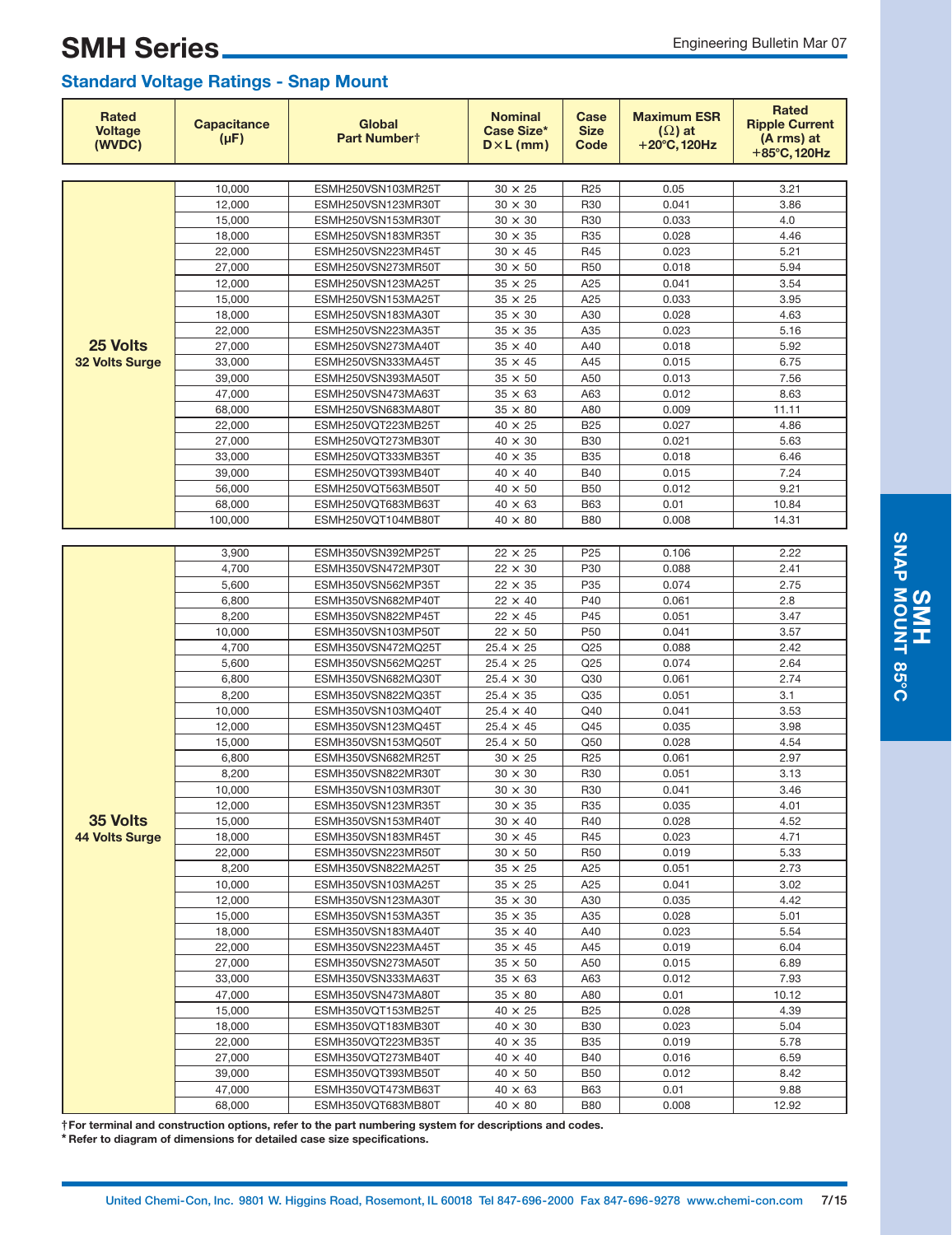| Rated<br><b>Voltage</b><br>(WVDC) | <b>Capacitance</b><br>$(\mu F)$ | Global<br>Part Numbert                   | <b>Nominal</b><br><b>Case Size*</b><br>$D \times L$ (mm) | Case<br><b>Size</b><br>Code | <b>Maximum ESR</b><br>$(\Omega)$ at<br>$+20^{\circ}$ C, 120Hz | <b>Rated</b><br><b>Ripple Current</b><br>(A rms) at<br>$+85^{\circ}$ C. 120Hz |
|-----------------------------------|---------------------------------|------------------------------------------|----------------------------------------------------------|-----------------------------|---------------------------------------------------------------|-------------------------------------------------------------------------------|
|                                   |                                 |                                          |                                                          |                             |                                                               |                                                                               |
|                                   | 2,200                           | ESMH500VSN222MP25T                       | $22 \times 25$                                           | P <sub>25</sub>             | 0.151                                                         | 1.91                                                                          |
|                                   | 3,300                           | ESMH500VSN332MP30T                       | $22 \times 30$                                           | P30                         | 0.10                                                          | 2.37                                                                          |
|                                   | 3,900                           | ESMH500VSN392MP35T                       | $22 \times 35$                                           | P35                         | 0.085                                                         | 2.65                                                                          |
|                                   | 4,700                           | ESMH500VSN472MP40T                       | $22 \times 40$                                           | P40                         | 0.071                                                         | 2.99                                                                          |
|                                   | 5,600                           | ESMH500VSN562MP45T                       | $22 \times 45$                                           | P45                         | 0.059                                                         | 3.36                                                                          |
|                                   | 6,800                           | ESMH500VSN682MP50T                       | $22 \times 50$                                           | P <sub>50</sub>             | 0.049                                                         | 3.81                                                                          |
|                                   | 3,300                           | ESMH500VSN332MQ25T                       | $25.4 \times 25$                                         | Q <sub>25</sub>             | 0.10                                                          | 2.38                                                                          |
|                                   | 3,900                           | ESMH500VSN392MQ30T                       | $25.4 \times 30$                                         | Q30                         | 0.085                                                         | 2.68                                                                          |
|                                   | 4,700                           | ESMH500VSN472MQ35T                       | $25.4 \times 35$                                         | Q <sub>35</sub>             | 0.071                                                         | 3.03                                                                          |
|                                   | 5,600                           | ESMH500VSN562MQ35T                       | $25.4 \times 35$                                         | Q35                         | 0.059                                                         | 3.31                                                                          |
|                                   | 6,800                           | ESMH500VSN682MQ40T                       | $25.4 \times 40$<br>$25.4 \times 50$                     | Q40<br>Q50                  | 0.049<br>0.04                                                 | 3.81<br>4.37                                                                  |
|                                   | 8,200<br>3,900                  | ESMH500VSN822MQ50T<br>ESMH500VSN392MR25T | $30 \times 25$                                           | R <sub>25</sub>             | 0.085                                                         | 2.55                                                                          |
|                                   | 4,700                           |                                          | $30 \times 25$                                           | R <sub>25</sub>             | 0.071                                                         | 2.81                                                                          |
|                                   | 5,600                           | ESMH500VSN472MR25T<br>ESMH500VSN562MR30T | $30 \times 30$                                           | R30                         | 0.059                                                         | 3.37                                                                          |
|                                   | 6,800                           | ESMH500VSN682MR35T                       | $30 \times 35$                                           | R35                         | 0.049                                                         | 3.85                                                                          |
|                                   | 8,200                           | ESMH500VSN822MR40T                       | $30 \times 40$                                           | R40                         | 0.04                                                          | 4.36                                                                          |
| 50 Volts                          | 10.000                          | ESMH500VSN103MR45T                       | $30 \times 45$                                           | R45                         | 0.033                                                         | 4.97                                                                          |
| <b>63 Volts Surge</b>             | 12,000                          | ESMH500VSN123MR50T                       | $30 \times 50$                                           | <b>R50</b>                  | 0.028                                                         | 5.6                                                                           |
|                                   | 5,600                           | ESMH500VSN562MA25T                       | $35 \times 25$                                           | A25                         | 0.059                                                         | 3.42                                                                          |
|                                   | 6,800                           | ESMH500VSN682MA30T                       | $35 \times 30$                                           | A30                         | 0.049                                                         | 3.85                                                                          |
|                                   | 8,200                           | ESMH500VSN822MA30T                       | $35 \times 30$                                           | A30                         | 0.04                                                          | 4.41                                                                          |
|                                   | 10,000                          | ESMH500VSN103MA35T                       | $35 \times 35$                                           | A35                         | 0.033                                                         | 4.92                                                                          |
|                                   | 12,000                          | ESMH500VSN123MA40T                       | $35 \times 40$                                           | A40                         | 0.028                                                         | 5.58                                                                          |
|                                   | 15,000                          | ESMH500VSN153MA45T                       | $35 \times 45$                                           | A45                         | 0.022                                                         | 6.44                                                                          |
|                                   | 18,000                          | ESMH500VSN183MA50T                       | $35 \times 50$                                           | A50                         | 0.018                                                         | 6.71                                                                          |
|                                   | 22,000                          | ESMH500VSN223MA63T                       | $35 \times 63$                                           | A63                         | 0.013                                                         | 7.23                                                                          |
|                                   | 27,000                          | ESMH500VSN273MA80T                       | $35 \times 80$                                           | A80                         | 0.011                                                         | 8.57                                                                          |
|                                   | 8,200                           | ESMH500VQT822MB25T                       | $40 \times 25$                                           | <b>B25</b>                  | 0.033                                                         | 3.63                                                                          |
|                                   | 12,000                          | ESMH500VQT123MB30T                       | $40 \times 30$                                           | <b>B30</b>                  | 0.024                                                         | 4.6                                                                           |
|                                   | 15,000                          | ESMH500VQT153MB35T                       | $40 \times 35$                                           | <b>B35</b>                  | 0.02                                                          | 5.33                                                                          |
|                                   | 18,000                          | ESMH500VQT183MB40T                       | $40 \times 40$                                           | <b>B40</b>                  | 0.017                                                         | 6.02                                                                          |
|                                   | 22,000                          | ESMH500VQT223MB50T                       | $40 \times 50$                                           | <b>B50</b>                  | 0.014                                                         | 7.07                                                                          |
|                                   | 33,000                          | ESMH500VQT333MB63T                       | $40 \times 63$                                           | <b>B63</b>                  | 0.011                                                         | 9.25                                                                          |
|                                   | 39,000                          | ESMH500VQT393MB80T                       | $40 \times 80$                                           | <b>B80</b>                  | 0.009                                                         | 10.94                                                                         |
|                                   |                                 |                                          |                                                          |                             |                                                               |                                                                               |
|                                   | 1,800                           | ESMH630VSN182MP25T                       | $22 \times 25$                                           | P <sub>25</sub>             | 0.138                                                         | 1.82                                                                          |
|                                   | 2,200                           | ESMH630VSN222MP30T                       | $22 \times 30$                                           | P30                         | 0.113                                                         | 2.31                                                                          |
|                                   | 2,700                           | ESMH630VSN272MP35T                       | $22 \times 35$                                           | P35                         | 0.092                                                         | 2.4                                                                           |
|                                   | 3,300                           | ESMH630VSN332MP35T                       | $22$ $\times$ $35$                                       | P35                         | 0.075                                                         | 2.62                                                                          |
|                                   | 3,900                           | ESMH630VSN392MP40T                       | $22 \times 40$                                           | P40                         | 0.064                                                         | 2.93                                                                          |
|                                   | 4,700                           | ESMH630VSN472MP50T                       | $22 \times 50$                                           | P <sub>50</sub>             | 0.053                                                         | 3.39                                                                          |
|                                   | 2,200                           | ESMH630VSN222MQ25T                       | $25.4 \times 25$                                         | Q25                         | 0.113                                                         | 2.3                                                                           |
|                                   | 2,700                           | ESMH630VSN272MQ25T                       | $25.4 \times 25$                                         | Q25                         | 0.092                                                         | 2.4                                                                           |
|                                   | 3,300                           | ESMH630VSN332MQ30T                       | $25.4 \times 30$                                         | Q30                         | 0.075                                                         | 2.64                                                                          |
|                                   | 3,900                           | ESMH630VSN392MQ35T                       | $25.4 \times 35$                                         | Q35                         | 0.064                                                         | 2.97                                                                          |
|                                   | 4,700                           | ESMH630VSN472MQ40T                       | $25.4 \times 40$                                         | Q40                         | 0.053                                                         | 3.36                                                                          |
| 63 Volts                          | 5,600                           | ESMH630VSN562MQ45T                       | $25.4 \times 45$                                         | Q45                         | 0.044                                                         | 3.77                                                                          |
| <b>79 Volts Surge</b>             | 6,800                           | ESMH630VSN682MQ50T<br>ESMH630VSN332MR25T | $25.4 \times 50$                                         | Q50                         | 0.037                                                         | 4.27                                                                          |
|                                   | 3,300<br>3,900                  | ESMH630VSN392MR30T                       | $30 \times 25$<br>$30 \times 30$                         | R <sub>25</sub><br>R30      | 0.075<br>0.064                                                | 2.78<br>3.0                                                                   |
|                                   | 4,700                           | ESMH630VSN472MR30T                       | $30 \times 30$                                           | R <sub>30</sub>             | 0.053                                                         | 3.32                                                                          |
|                                   | 5,600                           | ESMH630VSN562MR35T                       | $30 \times 35$                                           | R35                         | 0.044                                                         | 3.75                                                                          |
|                                   | 6,800                           | ESMH630VSN682MR40T                       | $30 \times 40$                                           | R40                         | 0.037                                                         | 4.27                                                                          |
|                                   | 8,200                           | ESMH630VSN822MR45T                       | $30 \times 45$                                           | R45                         | 0.03                                                          | 4.83                                                                          |
|                                   | 10,000                          | ESMH630VSN103MR50T                       | $30 \times 50$                                           | R <sub>50</sub>             | 0.025                                                         | 5.49                                                                          |
|                                   | 3,900                           | ESMH630VSN392MA25T                       | $35$ $\times$ $25$                                       | A25                         | 0.064                                                         | 3.0                                                                           |
|                                   | 4,700                           | ESMH630VSN472MA25T                       | $35 \times 25$                                           | A25                         | 0.053                                                         | 3.36                                                                          |
|                                   | 5,600                           | ESMH630VSN562MA30T                       | $35 \times 30$                                           | A30                         | 0.044                                                         | 3.76                                                                          |
|                                   | 6,800                           | ESMH630VSN682MA30T                       | $35 \times 30$                                           | A30                         | 0.037                                                         | 4.15                                                                          |

**†For terminal and construction options, refer to the part numbering system for descriptions and codes.**

**\* Refer to diagram of dimensions for detailed case size specifications.**

SMAP MOUNT 85°C **SNAP MOUNT 85C**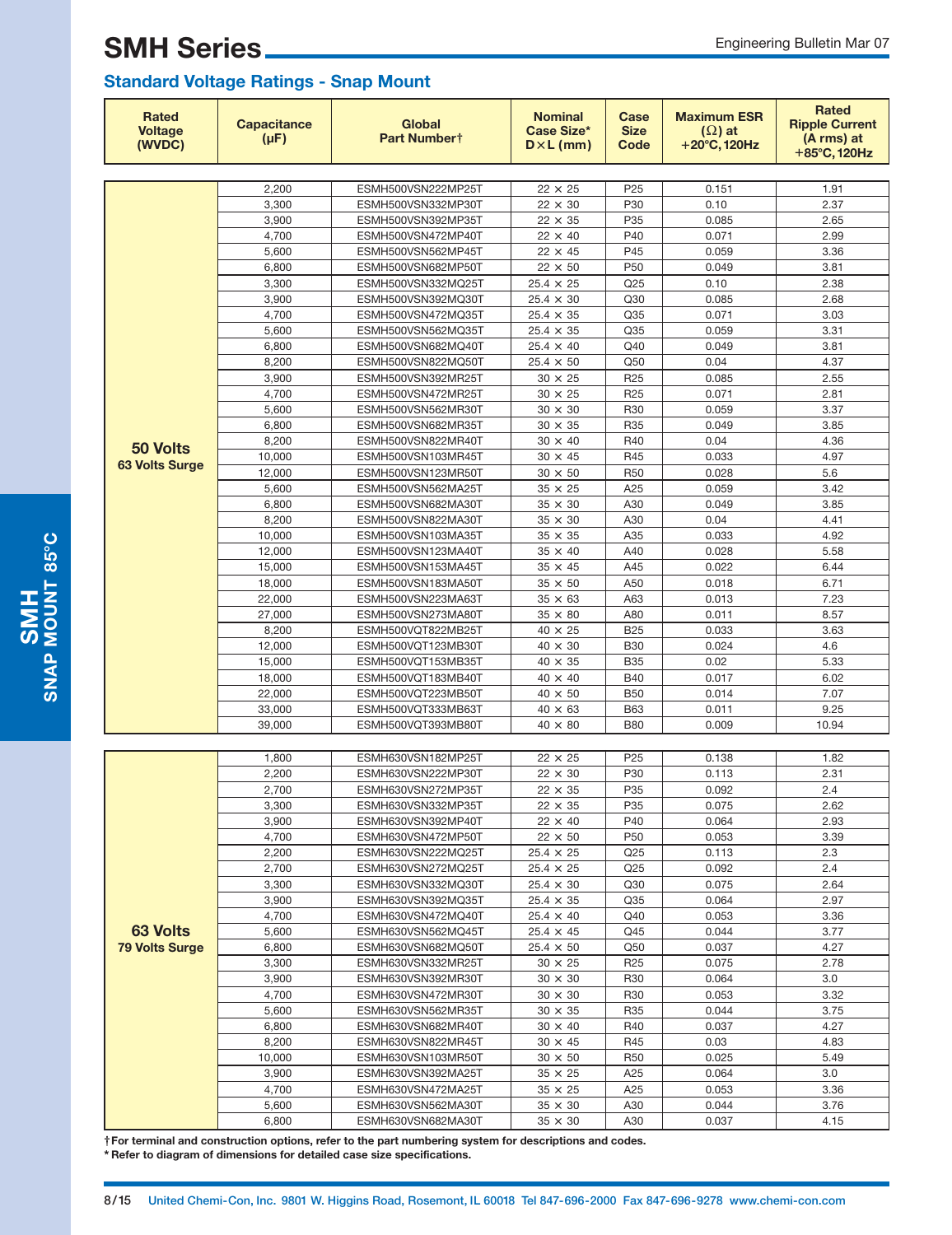| Rated<br><b>Voltage</b><br>(WVDC) | <b>Capacitance</b><br>$(\mu F)$ | <b>Global</b><br>Part Numbert            | <b>Nominal</b><br>Case Size*<br>$D \times L$ (mm) | Case<br><b>Size</b><br>Code | <b>Maximum ESR</b><br>$(\Omega)$ at<br>$+20^{\circ}$ C, 120Hz | <b>Rated</b><br><b>Ripple Current</b><br>(A rms) at<br>+85°C, 120Hz |
|-----------------------------------|---------------------------------|------------------------------------------|---------------------------------------------------|-----------------------------|---------------------------------------------------------------|---------------------------------------------------------------------|
|                                   |                                 |                                          |                                                   |                             |                                                               |                                                                     |
|                                   | 8,200                           | ESMH630VSN822MA35T                       | $35 \times 35$                                    | A35                         | 0.03                                                          | 4.79                                                                |
|                                   | 10,000                          | ESMH630VSN103MA40T                       | $35 \times 40$                                    | A40                         | 0.025                                                         | 5.47                                                                |
|                                   | 12,000                          | ESMH630VSN123MA45T                       | $35 \times 45$                                    | A45                         | 0.021                                                         | 6.19                                                                |
|                                   | 15,000                          | ESMH630VSN153MA63T                       | $35 \times 63$                                    | A63                         | 0.015                                                         | 6.9                                                                 |
| <b>63 Volts</b>                   | 22,000                          | ESMH630VSN223MA80T                       | $35 \times 80$                                    | A80                         | 0.011                                                         | 8.94                                                                |
|                                   | 6,800                           | ESMH630VQT682MB25T                       | $40 \times 25$                                    | <b>B25</b>                  | 0.036                                                         | 3.82                                                                |
| <b>79 Volts Surge</b>             | 8,200                           | ESMH630VQT822MB30T                       | $40 \times 30$                                    | <b>B30</b>                  | 0.029                                                         | 4.39                                                                |
|                                   | 10.000                          | ESMH630VQT103MB35T                       | $40 \times 35$                                    | <b>B35</b>                  | 0.024<br>0.02                                                 | 5.03                                                                |
|                                   | 12,000<br>18,000                | ESMH630VQT123MB40T<br>ESMH630VQT183MB50T | 40 × 40<br>$40 \times 50$                         | <b>B40</b><br><b>B50</b>    | 0.015                                                         | 5.68<br>7.39                                                        |
|                                   | 22,000                          | ESMH630VQT223MB63T                       | $40 \times 63$                                    | <b>B63</b>                  | 0.013                                                         | 8.72                                                                |
|                                   | 33,000                          | ESMH630VQT333MB80T                       | $40 \times 80$                                    | <b>B80</b>                  | 0.01                                                          | 11.62                                                               |
|                                   |                                 |                                          |                                                   |                             |                                                               |                                                                     |
|                                   | 1,200                           | ESMH800VSN122MP25T                       | $22 \times 25$                                    | P <sub>25</sub>             | 0.207                                                         | 1.69                                                                |
|                                   | 1,500                           | ESMH800VSN182MP25T                       | $22 \times 25$                                    | P <sub>25</sub>             | 0.138                                                         | 1.88                                                                |
|                                   | 1,800                           | ESMH800VSN182MP30T                       | $22 \times 30$                                    | P30                         | 0.138                                                         | 2.14                                                                |
|                                   | 2,200                           | ESMH800VSN222MP35T                       | $22 \times 35$                                    | P35                         | 0.113                                                         | 2.44                                                                |
|                                   | 2,700                           | ESMH800VSN272MP40T                       | $22 \times 40$                                    | P40                         | 0.092                                                         | 2.78                                                                |
|                                   | 3,300                           | ESMH800VSN332MP45T                       | $22 \times 45$                                    | P45                         | 0.075                                                         | 3.16                                                                |
|                                   | 3,900                           | ESMH800VSN392MP50T                       | $22 \times 50$                                    | P <sub>50</sub>             | 0.064                                                         | 3.52                                                                |
|                                   | 1,800                           | ESMH800VSN182MQ25T                       | $25.4 \times 25$                                  | Q25                         | 0.138                                                         | 2.26                                                                |
|                                   | 2,200                           | ESMH800VSN222MQ30T                       | $25.4 \times 30$                                  | Q30                         | 0.113                                                         | 2.46                                                                |
|                                   | 2,700                           | ESMH800VSN272MQ35T                       | $25.4 \times 35$                                  | Q35                         | 0.092                                                         | 2.81                                                                |
|                                   | 3,300                           | ESMH800VSN332MQ40T                       | $25.4 \times 40$                                  | Q40                         | 0.075                                                         | 3.21                                                                |
|                                   | 3,900                           | ESMH800VSN392MQ45T                       | $25.4 \times 45$                                  | Q45                         | 0.064                                                         | 3.59                                                                |
|                                   | 4,700                           | ESMH800VSN472MQ50T                       | $25.4 \times 50$                                  | Q50                         | 0.053                                                         | 4.05                                                                |
|                                   | 2,200                           | ESMH800VSN222MR25T                       | $30 \times 25$                                    | R <sub>25</sub>             | 0.113                                                         | 2.49                                                                |
|                                   | 2,700                           | ESMH800VSN272MR25T                       | $30 \times 25$                                    | R <sub>25</sub>             | 0.092                                                         | 2.75                                                                |
|                                   | 3,300                           | ESMH800VSN332MR30T                       | $30 \times 30$                                    | R30                         | 0.075<br>0.064                                                | 3.17                                                                |
| 80 Volts                          | 3,900<br>4,700                  | ESMH800VSN392MR35T<br>ESMH800VSN472MR40T | $30 \times 35$<br>$30 \times 40$                  | R35<br>R40                  | 0.053                                                         | 3.57<br>4.05                                                        |
| 100 Volts Surge                   | 5,600                           | ESMH800VSN562MR45T                       | $30 \times 45$                                    | R45                         | 0.044                                                         | 4.55                                                                |
|                                   | 6,800                           | ESMH800VSN682MR50T                       | $30 \times 50$                                    | R <sub>50</sub>             | 0.037                                                         | 5.16                                                                |
|                                   | 3,300                           | ESMH800VSN332MA25T                       | $35 \times 25$                                    | A25                         | 0.075                                                         | 3.21                                                                |
|                                   | 3,900                           | ESMH800VSN392MA25T                       | $35 \times 25$                                    | A25                         | 0.064                                                         | 3.5                                                                 |
|                                   | 4,700                           | ESMH800VSN472MA30T                       | 35 × 30                                           | A30                         | 0.053                                                         | 4.09                                                                |
|                                   | 5,600                           | ESMH800VSN562MA35T                       | $35 \times 35$                                    | A35                         | 0.044                                                         | 4.51                                                                |
|                                   | 6,800                           | ESMH800VSN682MA40T                       | $35 \times 40$                                    | A40                         | 0.037                                                         | 5.14                                                                |
|                                   | 8,200                           | ESMH800VSN822MA45T                       | $35 \times 45$                                    | A45                         | 0.03                                                          | 5.83                                                                |
|                                   | 10,000                          | ESMH800VSN103MA50T                       | $35$ $\times$ $50$                                | A50                         | 0.025                                                         | 6.63                                                                |
|                                   | 12,000                          | ESMH800VSN123MA63T                       | $35 \times 63$                                    | A63                         | 0.021                                                         | 6.9                                                                 |
|                                   | 15,000                          | ESMH800VSN153MA80T                       | $35 \times 80$                                    | A80                         | 0.017                                                         | 9.04                                                                |
|                                   | 4,700                           | ESMH800VQT472MB25T                       | $40 \times 25$                                    | <b>B25</b>                  | 0.053                                                         | 3.89                                                                |
|                                   | 5,600                           | ESMH800VQT562MB30T                       | $40 \times 30$                                    | <b>B30</b>                  | 0.044                                                         | 4.44                                                                |
|                                   | 6,800                           | ESMH800VQT682MB35T                       | $40 \times 35$                                    | <b>B35</b>                  | 0.037                                                         | 5.08                                                                |
|                                   | 8,200                           | ESMH800VQT822MB40T                       | $40 \times 40$                                    | <b>B40</b>                  | 0.03                                                          | 5.75                                                                |
|                                   | 12,000                          | ESMH800VQT123MB50T                       | $40 \times 50$                                    | <b>B50</b>                  | 0.021                                                         | 7.39<br>8.82                                                        |
|                                   | 15,000<br>22,000                | ESMH800VQT153MB63T<br>ESMH800VQT223MB80T | $40 \times 63$<br>$40 \times 80$                  | <b>B63</b><br><b>B80</b>    | 0.017<br>0.011                                                | 11.62                                                               |
|                                   |                                 |                                          |                                                   |                             |                                                               |                                                                     |
|                                   | 820                             | ESMH101VSN821MP25T                       | $22 \times 25$                                    | P <sub>25</sub>             | 0.303                                                         | 1.86                                                                |
|                                   | 1,200                           | ESMH101VSN122MP30T                       | $22 \times 30$                                    | P30                         | 0.207                                                         | 2.09                                                                |
|                                   | 1,500                           | ESMH101VSN152MP35T                       | $22 \times 35$                                    | P35                         | 0.166                                                         | 2.41                                                                |
|                                   | 1,800                           | ESMH101VSN182MP40T                       | $22 \times 40$                                    | P40                         | 0.138                                                         | 2.71                                                                |
| 100 Volts                         | 2,200                           | ESMH101VSN222MP45T                       | $22 \times 45$                                    | P45                         | 0.113                                                         | 3.08                                                                |
| <b>125 Volts Surge</b>            | 2,700                           | ESMH101VSN272MP50T                       | $22 \times 50$                                    | P <sub>50</sub>             | 0.092                                                         | 3.53                                                                |
|                                   | 1,200                           | ESMH101VSN122MQ25T                       | $25.4 \times 25$                                  | Q25                         | 0.207                                                         | 2.1                                                                 |
|                                   | 1,500                           | ESMH101VSN152MQ30T                       | $25.4 \times 30$                                  | Q30                         | 0.166                                                         | 2.43                                                                |
|                                   | 1,800                           | ESMH101VSN182MQ35T                       | $25.4 \times 35$                                  | Q35                         | 0.138                                                         | 2.75                                                                |
|                                   | 2,200                           | ESMH101VSN222MQ40T                       | $25.4 \times 40$                                  | Q40                         | 0.113                                                         | 3.13                                                                |
|                                   |                                 |                                          |                                                   |                             |                                                               |                                                                     |

**†For terminal and construction options, refer to the part numbering system for descriptions and codes.**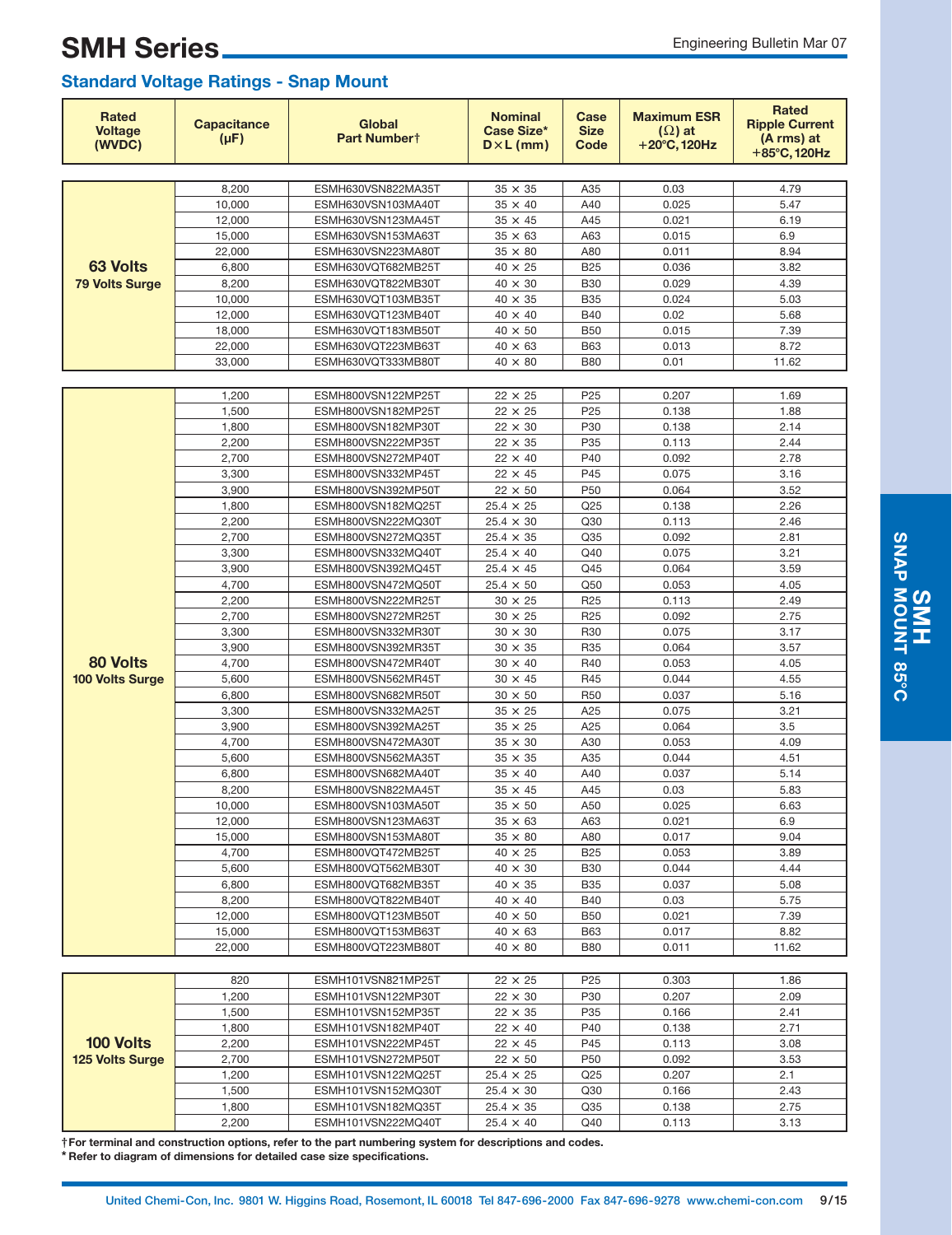### **Standard Voltage Ratings - Snap Mount**

| <b>Rated</b><br><b>Voltage</b><br>(WVDC) | <b>Capacitance</b><br>$(\mu F)$ | Global<br>Part Numbert                   | <b>Nominal</b><br>Case Size*<br>$D \times L$ (mm) | Case<br><b>Size</b><br>Code | <b>Maximum ESR</b><br>$(\Omega)$ at<br>$+20^{\circ}$ C, 120Hz | Rated<br><b>Ripple Current</b><br>(A rms) at<br>+85°C, 120Hz |
|------------------------------------------|---------------------------------|------------------------------------------|---------------------------------------------------|-----------------------------|---------------------------------------------------------------|--------------------------------------------------------------|
|                                          |                                 |                                          |                                                   |                             |                                                               |                                                              |
|                                          | 2,700                           | ESMH101VSN272MQ45T                       | $25.4 \times 45$                                  | Q45                         | 0.092                                                         | 3.57                                                         |
|                                          | 3,300                           | ESMH101VSN332MQ50T                       | $25.4 \times 50$                                  | Q50                         | 0.075                                                         | 4.06                                                         |
|                                          | 1,500                           | ESMH101VSN152MR25T                       | $30 \times 25$                                    | R <sub>25</sub>             | 0.166                                                         | 2.46                                                         |
|                                          | 1,800                           | ESMH101VSN182MR25T                       | $30 \times 25$                                    | R <sub>25</sub>             | 0.138                                                         | 2.72                                                         |
|                                          | 2,200                           | ESMH101VSN222MR30T                       | $30 \times 30$                                    | R30                         | 0.113                                                         | 3.09                                                         |
|                                          | 2,700                           | ESMH101VSN272MR35T                       | $30 \times 35$                                    | R35                         | 0.092                                                         | 3.55                                                         |
|                                          | 3,300                           | ESMH101VSN332MR40T                       | $30 \times 40$                                    | R40                         | 0.075                                                         | 4.05                                                         |
|                                          | 3,900                           | ESMH101VSN392MR45T                       | $30 \times 45$                                    | R45                         | 0.064                                                         | 4.54                                                         |
|                                          | 4,700                           | ESMH101VSN472MR50T                       | $30 \times 50$                                    | R <sub>50</sub>             | 0.053                                                         | 5.13                                                         |
|                                          | 2,200                           | ESMH101VSN222MA25T                       | $35 \times 25$                                    | A25                         | 0.113                                                         | 3.14                                                         |
|                                          | 2,700                           | ESMH101VSN272MA30T                       | $35 \times 30$                                    | A30                         | 0.092                                                         | 3.71                                                         |
| 100 Volts                                | 3,300                           | ESMH101VSN332MA30T                       | $35 \times 30$                                    | A30                         | 0.075                                                         | 4.05                                                         |
| <b>125 Volts Surge</b>                   | 3,900                           | ESMH101VSN392MA35T                       | $35 \times 35$                                    | A35                         | 0.064                                                         | 4.49                                                         |
|                                          | 4,700                           | ESMH101VSN472MA40T                       | $35 \times 40$                                    | A40                         | 0.053                                                         | 5.11                                                         |
|                                          | 5,600                           | ESMH101VSN562MA45T                       | $35 \times 45$                                    | A45                         | 0.044                                                         | 5.75                                                         |
|                                          | 6,800                           | ESMH101VSN682MA50T                       | $35 \times 50$                                    | A50                         | 0.037                                                         | 6.50                                                         |
|                                          | 8,200                           | ESMH101VSN822MA80T                       | $35 \times 80$                                    | A80                         | 0.03                                                          | 7.47                                                         |
|                                          | 2,700                           | ESMH101VQT272MB25T                       | $40 \times 25$                                    | <b>B25</b>                  | 0.092                                                         | 3.29                                                         |
|                                          | 3,300                           | ESMH101VQT332MB30T                       | $40 \times 30$                                    | <b>B30</b>                  | 0.075                                                         | 3.81                                                         |
|                                          | 3,900                           | ESMH101VQT392MB35T                       | $40 \times 35$                                    | <b>B35</b>                  | 0.064                                                         | 4.3                                                          |
|                                          | 4,700                           | ESMH101VQT472MB40T                       | $40 \times 40$                                    | <b>B40</b>                  | 0.053                                                         | 4.86                                                         |
|                                          | 6,800                           | ESMH101VQT682MB50T                       | $40 \times 50$                                    | <b>B50</b>                  | 0.037                                                         | 6.22                                                         |
|                                          | 8,200                           | ESMH101VQT822MB63T                       | $40 \times 63$                                    | <b>B63</b>                  | 0.03                                                          | 7.29                                                         |
|                                          | 12,000                          | ESMH101VQT123MB80T                       | $40 \times 80$                                    | <b>B80</b>                  | 0.021                                                         | 9.6                                                          |
|                                          |                                 |                                          |                                                   |                             |                                                               |                                                              |
|                                          | 270                             | ESMH161VSN271MP20T                       | $22 \times 20$                                    | P <sub>20</sub>             | 0.614                                                         | 1.18                                                         |
|                                          | 330                             | ESMH161VSN331MP25T                       | $22 \times 25$                                    | P <sub>25</sub>             | 0.502                                                         | 1.4                                                          |
|                                          | 470                             | ESMH161VSN471MP30T                       | $22 \times 30$                                    | P30                         | 0.353                                                         | 1.73                                                         |
|                                          | 560                             | ESMH161VSN561MP35T                       | $22 \times 35$                                    | P35                         | 0.296                                                         | 1.95                                                         |
|                                          | 680                             | ESMH161VSN681MP40T                       | $22 \times 40$                                    | P40                         | 0.244                                                         | 2.21                                                         |
|                                          | 820                             | ESMH161VSN821MP45T                       | $22 \times 45$                                    | P45                         | 0.202                                                         | 2.49                                                         |
|                                          | 1,000                           | ESMH161VSN102MP50T                       | $22 \times 50$                                    | P <sub>50</sub>             | 0.166                                                         | 2.82                                                         |
|                                          | 330                             | ESMH161VSN331MQ20T                       | $25.4 \times 20$                                  | Q20                         | 0.502                                                         | 1.35                                                         |
|                                          | 470                             | ESMH161VSN471MQ25T                       | $25.4 \times 25$                                  | Q <sub>25</sub>             | 0.353                                                         | 1.74                                                         |
|                                          | 560                             | ESMH161VSN561MQ25T                       | $25.4 \times 25$                                  | Q25                         | 0.296                                                         | 1.95                                                         |
|                                          | 680                             | ESMH161VSN681MQ30T                       | $25.4 \times 30$                                  | Q30                         | 0.244                                                         | 2.16                                                         |
|                                          | 820                             | ESMH161VSN821MQ35T                       | $25.4 \times 35$                                  | Q35                         | 0.202                                                         | 2.45                                                         |
|                                          | 1,000                           | ESMH161VSN102MQ40T                       | $25.4 \times 40$                                  | Q40                         | 0.166                                                         | 2.79                                                         |
|                                          | 1,200                           | ESMH161VSN122MQ45T                       | $25.4 \times 45$                                  | Q45                         | 0.138                                                         | 3.15                                                         |
|                                          | 1,500                           | ESMH161VSN152MQ50T                       | $25.4\,\times\,50$                                | Q50                         | 0.111                                                         | 3.72                                                         |
|                                          | 470                             | ESMH161VSN471MR20T                       | $30 \times 20$                                    | R <sub>20</sub>             | 0.353                                                         | 1.7                                                          |
| 160 Volts                                | 680                             | ESMH161VSN681MR25T                       | $30 \times 25$                                    | R <sub>25</sub>             | 0.244                                                         | 2.19                                                         |
| 200 Volts Surge                          | 820                             | ESMH161VSN821MR30T                       | $30 \times 30$                                    | R30                         | 0.202                                                         | 2.5                                                          |
|                                          | 1,000                           | ESMH161VSN102MR30T                       | $30 \times 30$                                    | R30                         | 0.166                                                         | 2.8                                                          |
|                                          | 1,200                           | ESMH161VSN122MR35T                       | $30 \times 35$                                    | R35                         | 0.138                                                         | 3.13                                                         |
|                                          | 1,500                           | ESMH161VSN152MR45T                       | $30 \times 45$                                    | R45                         | 0.111                                                         | 3.73                                                         |
|                                          | 1,800                           | ESMH161VSN182MR50T                       | $30 \times 50$                                    | R50                         | 0.092                                                         | 4.2                                                          |
|                                          | 680<br>820                      | ESMH161VSN681MA20T                       | $35 \times 20$                                    | A20                         | 0.366                                                         | 2.14<br>2.5                                                  |
|                                          |                                 | ESMH161VSN821MA25T<br>ESMH161VSN102MA25T | $35 \times 25$                                    | A25                         | 0.303                                                         |                                                              |
|                                          | 1,000<br>1,200                  | ESMH161VSN122MA30T                       | $35 \times 25$<br>$35 \times 30$                  | A25<br>A30                  | 0.249<br>0.207                                                | 2.8<br>3.27                                                  |
|                                          |                                 | ESMH161VSN152MA35T                       |                                                   |                             |                                                               |                                                              |
|                                          | 1,500<br>1,800                  | ESMH161VSN182MA40T                       | $35 \times 35$<br>$35 \times 40$                  | A35<br>A40                  | 0.166<br>0.138                                                | 3.69<br>4.18                                                 |
|                                          | 2,200                           | ESMH161VSN222MA45T                       | $35 \times 45$                                    | A45                         | 0.113                                                         | 4.78                                                         |
|                                          | 2,700                           | ESMH161VSN272MA50T                       | $35 \times 50$                                    | A50                         | 0.092                                                         | 5.45                                                         |
|                                          | 3,300                           | ESMH161VSN332MA63T                       | $35 \times 63$                                    | A63                         | 0.075                                                         | 5.6                                                          |
|                                          | 4,700                           | ESMH161VSN472MA80T                       | $35 \times 80$                                    | A80                         | 0.053                                                         | 7.15                                                         |
|                                          | 1,500                           | ESMH161VQT152MB25T                       | $40 \times 25$                                    | <b>B25</b>                  | 0.166                                                         | 3.11                                                         |
|                                          | 1,800                           | ESMH161VQT182MB30T                       | $40 \times 30$                                    | <b>B30</b>                  | 0.138                                                         | 3.56                                                         |
|                                          |                                 |                                          |                                                   |                             |                                                               |                                                              |

**†For terminal and construction options, refer to the part numbering system for descriptions and codes.**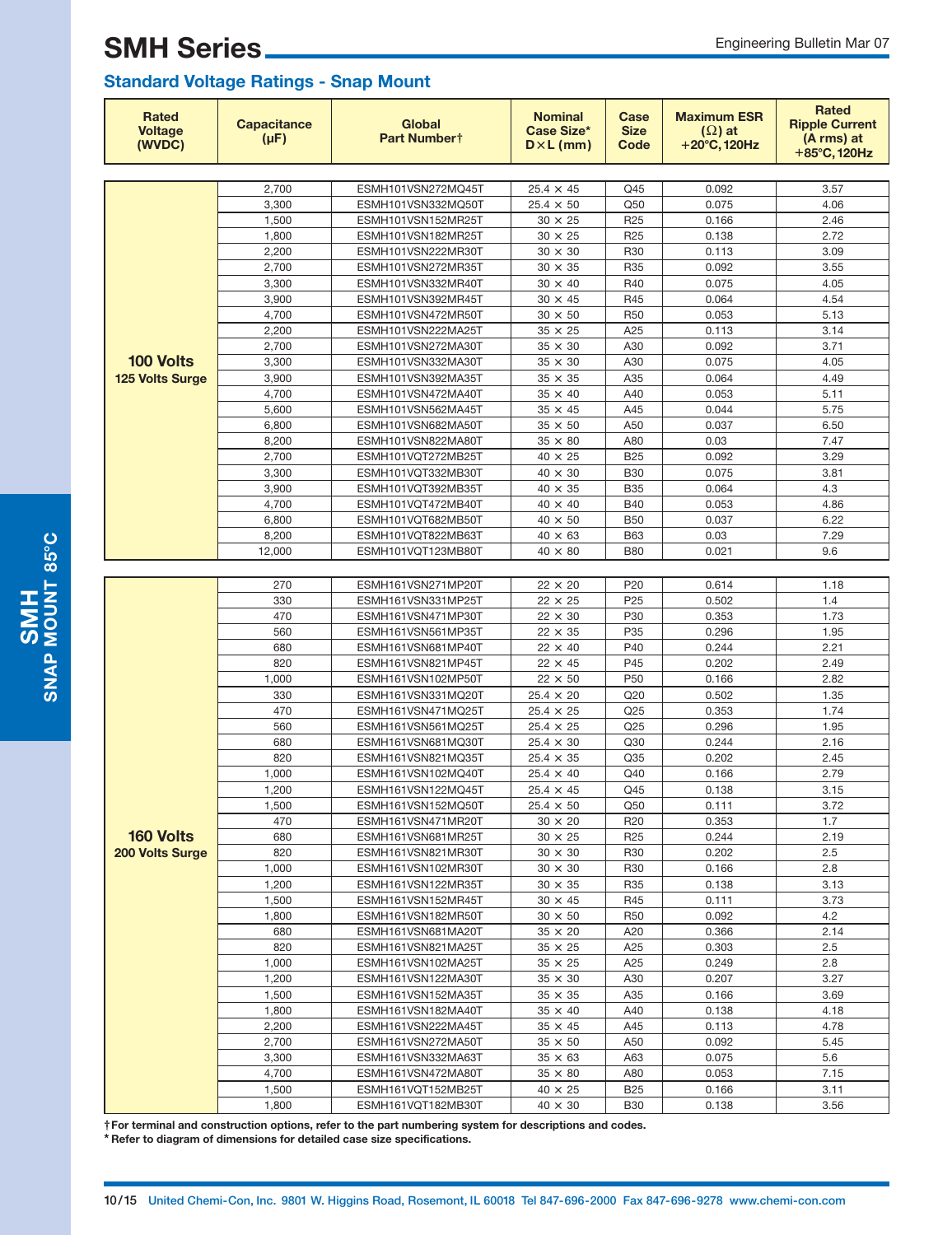| Rated<br><b>Voltage</b><br>(WVDC) | <b>Capacitance</b><br>$(\mu F)$ | Global<br>Part Numbert                   | <b>Nominal</b><br><b>Case Size*</b><br>$D \times L$ (mm) | Case<br><b>Size</b><br>Code | <b>Maximum ESR</b><br>$(\Omega)$ at<br>$+20^{\circ}$ C, 120Hz | <b>Rated</b><br><b>Ripple Current</b><br>(A rms) at<br>+85°C, 120Hz |
|-----------------------------------|---------------------------------|------------------------------------------|----------------------------------------------------------|-----------------------------|---------------------------------------------------------------|---------------------------------------------------------------------|
|                                   |                                 |                                          |                                                          |                             |                                                               |                                                                     |
|                                   | 2,200                           | ESMH161VQT222MB35T                       | $40 \times 35$                                           | <b>B35</b>                  | 0.113                                                         | 4.09                                                                |
| <b>160 Volts</b>                  | 2,700                           | ESMH161VQT272MB40T                       | $40 \times 40$                                           | <b>B40</b>                  | 0.092                                                         | 4.66                                                                |
| 200 Volts Surge                   | 3,900                           | ESMH161VQT392MB50T                       | $40 \times 50$                                           | <b>B50</b>                  | 0.064                                                         | 5.96                                                                |
|                                   | 4,700                           | ESMH161VQT472MB63T                       | $40 \times 63$                                           | <b>B63</b>                  | 0.053                                                         | 6.98                                                                |
|                                   | 6,800                           | ESMH161VQT682MB80T                       | $40 \times 80$                                           | <b>B80</b>                  | 0.037                                                         | 9.14                                                                |
|                                   | 220                             | ESMH181VSN221MP20T                       | $22 \times 20$                                           | P20                         | 0.753                                                         | 1.06                                                                |
|                                   | 270                             | ESMH181VSN221MP25T                       | $22 \times 25$                                           | P <sub>25</sub>             | 0.614                                                         | 1.27                                                                |
|                                   | 390                             | ESMH181VSN221MP30T                       | $22 \times 30$                                           | P30                         | 0.425                                                         | 1.58                                                                |
|                                   | 470                             | ESMH181VSN221MP35T                       | $22 \times 35$                                           | P35                         | 0.353                                                         | 1.79                                                                |
|                                   | 560                             | ESMH181VSN221MP40T                       | $22 \times 40$                                           | P40                         | 0.296                                                         | 2.0                                                                 |
|                                   | 680                             | ESMH181VSN221MP45T                       | $22 \times 45$                                           | P45                         | 0.244                                                         | 2.27                                                                |
|                                   | 820                             | ESMH181VSN221MP50T                       | $22 \times 50$                                           | P <sub>50</sub>             | 0.202                                                         | 2.55                                                                |
|                                   | 270                             | ESMH181VSN271MQ20T                       | $25.4 \times 20$                                         | Q20                         | 0.614                                                         | 1.22                                                                |
|                                   | 390                             | ESMH181VSN391MQ25T                       | $25.4 \times 25$                                         | Q <sub>25</sub>             | 0.425                                                         | 1.58                                                                |
|                                   | 560                             | ESMH181VSN561MQ30T                       | $25.4 \times 30$                                         | Q30                         | 0.296                                                         | 1.96                                                                |
|                                   | 680                             | ESMH181VSN681MQ35T                       | $25.4 \times 35$                                         | Q35                         | 0.244                                                         | 2.23                                                                |
|                                   | 820                             | ESMH181VSN821MQ40T                       | $25.4 \times 40$                                         | Q40                         | 0.202                                                         | 2.53                                                                |
|                                   | 1,000                           | ESMH181VSN102MQ45T                       | $25.4 \times 45$                                         | Q45                         | 0.166                                                         | 2.87                                                                |
|                                   | 390                             | ESMH181VSN391MR20T                       | $30 \times 20$                                           | R <sub>20</sub>             | 0.425                                                         | 1.55                                                                |
|                                   | 560                             | ESMH181VSN561MR25T                       | $30 \times 25$                                           | R <sub>25</sub>             | 0.296                                                         | 1.99                                                                |
|                                   | 820                             | ESMH181VSN821MR30T                       | $30 \times 30$                                           | R30                         | 0.202                                                         | 2.7                                                                 |
| 180 Volts                         | 1,000                           | ESMH181VSN102MR35T                       | $30 \times 35$                                           | R35                         | 0.166                                                         | 2.86                                                                |
| 225 Volts Surge                   | 1,200                           | ESMH181VSN122MR40T                       | $30 \times 40$                                           | R40                         | 0.138                                                         | 3.23                                                                |
|                                   | 1,500                           | ESMH181VSN152MR50T                       | $30 \times 50$                                           | <b>R50</b>                  | 0.111                                                         | 3.83                                                                |
|                                   | 560                             | ESMH181VSN561MA20T                       | $35 \times 20$                                           | A20                         | 0.444                                                         | 1.94                                                                |
|                                   | 820                             | ESMH181VSN821MA25T                       | $35 \times 25$                                           | A25                         | 0.303                                                         | 2.53                                                                |
|                                   | 1,000<br>1,200                  | ESMH181VSN102MA30T<br>ESMH181VSN122MA35T | $35 \times 30$<br>$35 \times 35$                         | A30<br>A35                  | 0.249<br>0.207                                                | 2.99<br>3.31                                                        |
|                                   | 1,500                           | ESMH181VSN152MA40T                       | $35 \times 40$                                           | A40                         | 0.166                                                         | 3.82                                                                |
|                                   | 1,800                           | ESMH181VSN182MA45T                       | $35 \times 45$                                           | A45                         | 0.138                                                         | 4.32                                                                |
|                                   | 2,200                           | ESMH181VSN222MA50T                       | $35 \times 50$                                           | A50                         | 0.113                                                         | 4.92                                                                |
|                                   | 2,700                           | ESMH181VSN272MA63T                       | $35 \times 63$                                           | A63                         | 0.092                                                         | 5.67                                                                |
|                                   | 3,900                           | ESMH181VSN392MA80T                       | $35 \times 80$                                           | A80                         | 0.064                                                         | 7.29                                                                |
|                                   | 1,200                           | ESMH181VQT122MB25T                       | $40 \times 25$                                           | <b>B25</b>                  | 0.207                                                         | 3.11                                                                |
|                                   | 1,500                           | ESMH181VQT152MB30T                       | $40 \times 30$                                           | <b>B30</b>                  | 0.166                                                         | 3.64                                                                |
|                                   | 1,800                           | ESMH181VQT182MB35T                       | $40 \times 35$                                           | <b>B35</b>                  | 0.138                                                         | 4.13                                                                |
|                                   | 2,200                           | ESMH181VQT222MB40T                       | $40 \times 40$                                           | <b>B40</b>                  | 0.113                                                         | 4.71                                                                |
|                                   | 3,300                           | ESMH181VQT332MB50T                       | $40 \times 50$                                           | <b>B50</b>                  | 0.075                                                         | 6.13                                                                |
|                                   | 3,900                           | ESMH181VQT392MB63T                       | $40 \times 63$                                           | <b>B63</b>                  | 0.064                                                         | 7.11                                                                |
|                                   | 5,600                           | ESMH181VQT562MB80T                       | $40 \times 80$                                           | <b>B80</b>                  | 0.044                                                         | 9.27                                                                |
|                                   |                                 |                                          |                                                          |                             |                                                               |                                                                     |
|                                   | 180                             | ESMH201VSN181MP20T                       | $22 \times 20$                                           | P20                         | 0.921                                                         | 0.96                                                                |
|                                   | 270                             | ESMH201VSN271MP25T                       | $22 \times 25$                                           | P <sub>25</sub>             | 0.614                                                         | 1.27                                                                |
|                                   | 330                             | ESMH201VSN331MP30T                       | $22 \times 30$                                           | P30                         | 0.502                                                         | 1.45                                                                |
|                                   | 390<br>470                      | ESMH201VSN391MP30T                       | $22 \times 30$                                           | P30                         | 0.425                                                         | 1.58                                                                |
|                                   | 560                             | ESMH201VSN471MP35T<br>ESMH201VSN561MP40T | $22 \times 35$<br>$22 \times 40$                         | P35<br>P40                  | 0.353<br>0.296                                                | 1.78<br>2.0                                                         |
|                                   | 680                             | ESMH201VSN681MP50T                       | $22 \times 50$                                           | P <sub>50</sub>             | 0.244                                                         | 2.33                                                                |
|                                   | 270                             | ESMH201VSN271MQ20T                       | $25.4 \times 20$                                         | Q20                         | 0.614                                                         | 1.22                                                                |
| 200 Volts                         | 330                             | ESMH201VSN331MQ25T                       | $25.4 \times 25$                                         | Q <sub>25</sub>             | 0.502                                                         | 1.45                                                                |
| 250 Volts Surge                   | 390                             | ESMH201VSN391MQ25T                       | $25.4 \times 25$                                         | Q <sub>25</sub>             | 0.425                                                         | 1.58                                                                |
|                                   | 470                             | ESMH201VSN471MQ30T                       | $25.4 \times 30$                                         | Q30                         | 0.353                                                         | 1.8                                                                 |
|                                   | 560                             | ESMH201VSN561MQ35T                       | $25.4 \times 35$                                         | Q <sub>35</sub>             | 0.296                                                         | 2.03                                                                |
|                                   | 680                             | ESMH201VSN681MQ40T                       | $25.4 \times 40$                                         | Q40                         | 0.244                                                         | 2.3                                                                 |
|                                   | 820                             | ESMH201VSN821MQ45T                       | $25.4 \times 45$                                         | Q45                         | 0.202                                                         | 2.6                                                                 |
|                                   | 1,000                           | ESMH201VSN102MQ50T                       | $25.4 \times 50$                                         | Q50                         | 0.166                                                         | 2.95                                                                |
|                                   | 390                             | ESMH201VSN391MR20T                       | $30 \times 20$                                           | R <sub>20</sub>             | 0.425                                                         | 1.55                                                                |
|                                   | 470                             | ESMH201VSN471MR25T                       | $30 \times 25$                                           | R <sub>25</sub>             | 0.353                                                         | 1.8                                                                 |
|                                   | 560                             | ESMH201VSN561MR25T                       | $30 \times 25$                                           | R <sub>25</sub>             | 0.296                                                         | 2.0                                                                 |

**†For terminal and construction options, refer to the part numbering system for descriptions and codes.**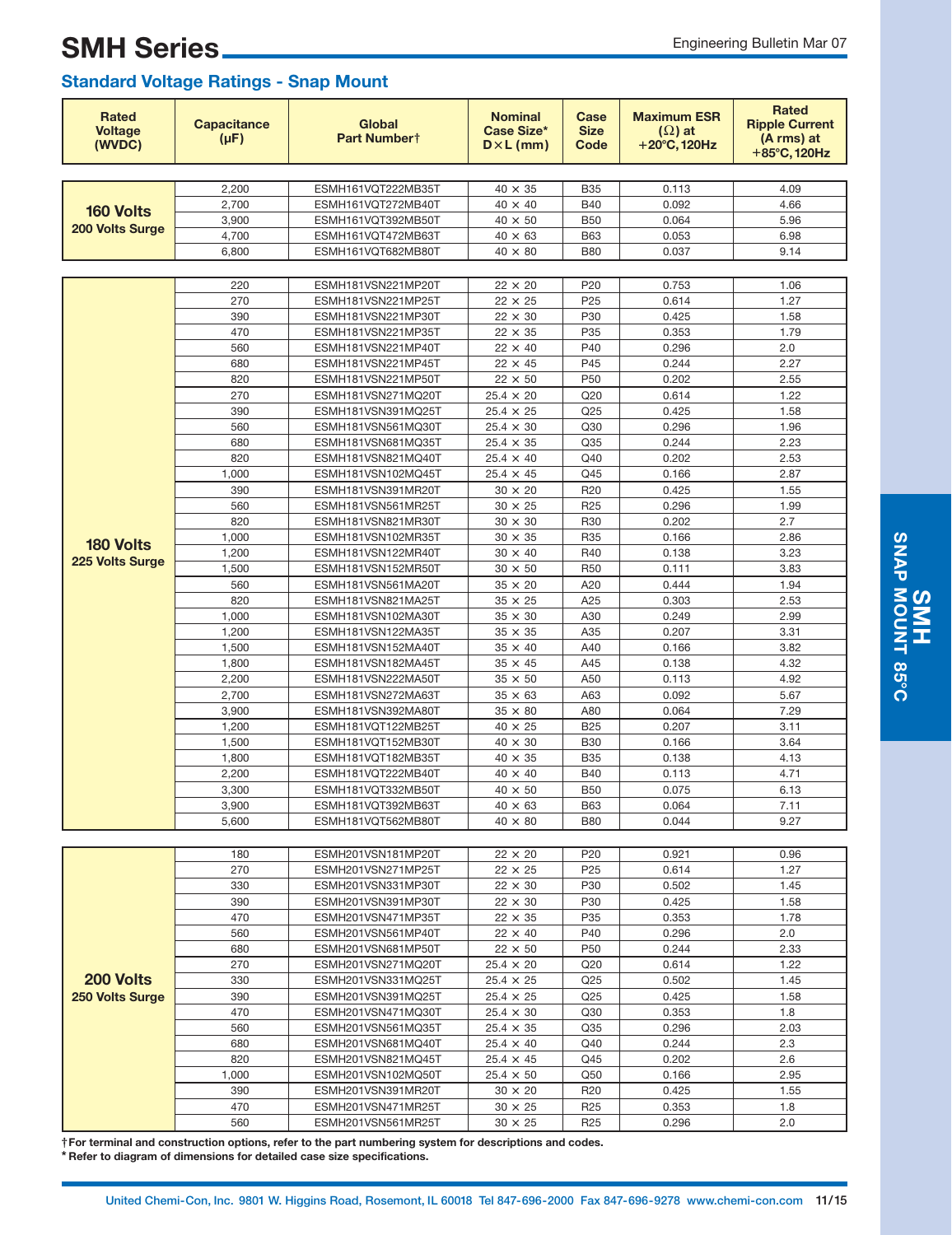| <b>Rated</b><br><b>Voltage</b><br>(WVDC) | <b>Capacitance</b><br>$(\mu F)$ | <b>Global</b><br>Part Numbert            | <b>Nominal</b><br><b>Case Size*</b><br>$D \times L$ (mm) | Case<br><b>Size</b><br>Code | <b>Maximum ESR</b><br>$(\Omega)$ at<br>$+20^{\circ}$ C, 120Hz | <b>Rated</b><br><b>Ripple Current</b><br>(A rms) at<br>$+85^{\circ}$ C, 120Hz |
|------------------------------------------|---------------------------------|------------------------------------------|----------------------------------------------------------|-----------------------------|---------------------------------------------------------------|-------------------------------------------------------------------------------|
|                                          |                                 |                                          |                                                          |                             |                                                               |                                                                               |
|                                          | 680                             | ESMH201VSN681MR30T                       | $30 \times 30$                                           | R <sub>30</sub>             | 0.244                                                         | 2.28                                                                          |
|                                          | 820                             | ESMH201VSN821MR35T                       | $30 \times 35$                                           | R35                         | 0.202                                                         | 2.59                                                                          |
|                                          | 1,000                           | ESMH201VSN102MR40T                       | $30 \times 40$                                           | R40                         | 0.166                                                         | 2.95                                                                          |
|                                          | 1,200                           | ESMH201VSN122MR45T                       | $30 \times 45$                                           | R45                         | 0.138                                                         | 3.31                                                                          |
|                                          | 1,500                           | ESMH201VSN152MR50T                       | $30 \times 50$                                           | R <sub>50</sub>             | 0.111                                                         | 3.82                                                                          |
|                                          | 560                             | ESMH201VSN561MA20T                       | $35 \times 20$                                           | A20                         | 0.444                                                         | 1.94                                                                          |
|                                          | 680                             | ESMH201VSN681MA25T                       | $35 \times 25$                                           | A25                         | 0.366                                                         | 2.31                                                                          |
|                                          | 820                             | ESMH201VSN821MA25T                       | $35 \times 25$                                           | A25                         | 0.303                                                         | 2.6                                                                           |
|                                          | 1,000                           | ESMH201VSN102MA30T                       | $35 \times 30$                                           | A30                         | 0.249                                                         | 2.95                                                                          |
|                                          | 1,200                           | ESMH201VSN122MA35T                       | $35 \times 35$                                           | A35                         | 0.207                                                         | 3.31                                                                          |
| 200 Volts                                | 1,500                           | ESMH201VSN152MA40T                       | $35 \times 40$                                           | A40                         | 0.166                                                         | 3.82                                                                          |
| 250 Volts Surge                          | 1,800<br>2,200                  | ESMH201VSN182MA45T                       | $35 \times 45$<br>$35 \times 50$                         | A45<br>A50                  | 0.138<br>0.113                                                | 4.32<br>4.92                                                                  |
|                                          |                                 | ESMH201VSN222MA50T                       |                                                          | A63                         | 0.092                                                         | 5.67                                                                          |
|                                          | 2,700<br>3,300                  | ESMH201VSN272MA63T<br>ESMH201VSN332MA80T | $35 \times 63$<br>$35 \times 80$                         | A80                         | 0.075                                                         | 6.7                                                                           |
|                                          | 1,000                           | ESMH201VQT102MB25T                       | $40 \times 25$                                           | <b>B25</b>                  | 0.249                                                         | 2.84                                                                          |
|                                          | 1,500                           | ESMH201VQT152MB30T                       | $40 \times 30$                                           | <b>B30</b>                  | 0.166                                                         | 3.64                                                                          |
|                                          | 1,800                           | ESMH201VQT182MB35T                       | $40 \times 35$                                           | <b>B35</b>                  | 0.138                                                         | 4.13                                                                          |
|                                          | 2,200                           | ESMH201VQT222MB40T                       | $40 \times 40$                                           | <b>B40</b>                  | 0.113                                                         | 4.71                                                                          |
|                                          | 2,700                           | ESMH201VQT272MB50T                       | $40 \times 50$                                           | <b>B50</b>                  | 0.092                                                         | 5.54                                                                          |
|                                          | 3,900                           | ESMH201VQT392MB63T                       | $40 \times 63$                                           | <b>B63</b>                  | 0.064                                                         | 7.11                                                                          |
|                                          | 4,700                           | ESMH201VQT472MB80T                       | $40 \times 80$                                           | <b>B80</b>                  | 0.053                                                         | 8.49                                                                          |
|                                          |                                 |                                          |                                                          |                             |                                                               |                                                                               |
|                                          | 120                             | ESMH251VSN121MP20T                       | $22 \times 20$                                           | P20                         | 1.381                                                         | 0.78                                                                          |
|                                          | 180                             | ESMH251VSN181MP25T                       | $22 \times 25$                                           | P <sub>25</sub>             | 0.921                                                         | 1.04                                                                          |
|                                          | 220                             | ESMH251VSN221MP25T                       | $22 \times 25$                                           | P <sub>25</sub>             | 0.753                                                         | 1.15                                                                          |
|                                          | 270                             | ESMH251VSN271MP30T                       | $22 \times 30$                                           | P30                         | 0.614                                                         | 1.31                                                                          |
|                                          | 330                             | ESMH251VSN331MP35T                       | $22 \times 35$                                           | P35                         | 0.502                                                         | 1.49                                                                          |
|                                          | 390                             | ESMH251VSN391MP40T                       | $22 \times 40$                                           | P40                         | 0.425                                                         | 1.67                                                                          |
|                                          | 470                             | ESMH251VSN471MP45T                       | $22 \times 45$                                           | P45                         | 0.353                                                         | 1.88                                                                          |
|                                          | 560                             | ESMH251VSN561MP50T                       | $22 \times 50$                                           | P <sub>50</sub>             | 0.296                                                         | 2.1                                                                           |
|                                          | 180                             | ESMH251VSN181MQ20T                       | $25.4 \times 20$                                         | Q20                         | 0.921                                                         | 1.0                                                                           |
|                                          | 270                             | ESMH251VSN271MQ25T                       | $25.4 \times 25$                                         | Q25                         | 0.614                                                         | 1.32                                                                          |
|                                          | 330                             | ESMH251VSN331MQ30T                       | $25.4 \times 30$                                         | Q30                         | 0.502                                                         | 1.51                                                                          |
|                                          | 390                             | ESMH251VSN391MQ30T                       | $25.4 \times 30$                                         | Q30                         | 0.425                                                         | 1.66                                                                          |
|                                          | 470                             | ESMH251VSN471MQ35T                       | $25.4 \times 35$                                         | Q35                         | 0.353                                                         | 1.86                                                                          |
|                                          | 560                             | ESMH251VSN561MQ40T                       | $25.4 \times 40$                                         | Q40                         | 0.296                                                         | 2.09                                                                          |
|                                          | 680                             | ESMH251VSN681MQ50T                       | $25.4 \times 50$                                         | Q50                         | 0.244                                                         | 2.44                                                                          |
|                                          | 270                             | ESMH251VSN271MR20T                       | $30 \times 20$                                           | R <sub>20</sub>             | 0.614                                                         | 1.29                                                                          |
|                                          | 330                             | ESMH251VSN331MR25T                       | $30$ $\times$ $25$                                       | R <sub>25</sub>             | 0.502                                                         | 1.52                                                                          |
| 250 Volts                                | 390                             | ESMH251VSN391MR25T                       | $30 \times 25$                                           | R <sub>25</sub>             | 0.425                                                         | 1.66                                                                          |
| 300 Volts Surge                          | 470                             | ESMH251VSN471MR30T                       | $30 \times 30$                                           | R30                         | 0.353                                                         | 1.89                                                                          |
|                                          | 560                             | ESMH251VSN561MR35T                       | $30 \times 35$                                           | R35                         | 0.296                                                         | 2.14                                                                          |
|                                          | 680<br>820                      | ESMH251VSN681MR40T<br>ESMH251VSN821MR45T | $30 \times 40$<br>$30 \times 45$                         | R40<br>R45                  | 0.244<br>0.202                                                | 2.43<br>2.75                                                                  |
|                                          | 1,000                           | ESMH251VSN102MR50T                       | $30 \times 50$                                           | R <sub>50</sub>             | 0.166                                                         | 3.31                                                                          |
|                                          | 390                             | ESMH251VSN391MA20T                       | $35 \times 20$                                           | A20                         | 0.638                                                         | 1.62                                                                          |
|                                          | 470                             | ESMH251VSN471MA25T                       | $35 \times 25$                                           | A25                         | 0.529                                                         | 1.88                                                                          |
|                                          | 560                             | ESMH251VSN561MA25T                       | $35 \times 25$                                           | A25                         | 0.444                                                         | 2.06                                                                          |
|                                          | 680                             | ESMH251VSN681MA30T                       | $35 \times 30$                                           | A30                         | 0.366                                                         | 2.46                                                                          |
|                                          | 820                             | ESMH251VSN821MA35T                       | $35 \times 35$                                           | A35                         | 0.303                                                         | 2.77                                                                          |
|                                          | 1,000                           | ESMH251VSN102MA40T                       | $35 \times 40$                                           | A40                         | 0.249                                                         | 3.32                                                                          |
|                                          | 1,200                           | ESMH251VSN122MA45T                       | $35 \times 45$                                           | A45                         | 0.207                                                         | 3.53                                                                          |
|                                          | 1,500                           | ESMH251VSN152MA50T                       | $35 \times 50$                                           | A50                         | 0.166                                                         | 4.04                                                                          |
|                                          | 1,800                           | ESMH251VSN182MA63T                       | $35 \times 63$                                           | A63                         | 0.138                                                         | 4.63                                                                          |
|                                          | 2,200                           | ESMH251VSN222MA80T                       | $35 \times 80$                                           | A80                         | 0.113                                                         | 5.47                                                                          |
|                                          | 680                             | ESMH251VQT681MB25T                       | $40 \times 25$                                           | <b>B25</b>                  | 0.366                                                         | 2.34                                                                          |
|                                          | 1,000                           | ESMH251VQT102MB30T                       | $40 \times 30$                                           | <b>B30</b>                  | 0.249                                                         | 2.97                                                                          |
|                                          | 1,200                           | ESMH251VQT122MB35T                       | $40 \times 35$                                           | <b>B35</b>                  | 0.207                                                         | 3.37                                                                          |

**†For terminal and construction options, refer to the part numbering system for descriptions and codes.**

**\* Refer to diagram of dimensions for detailed case size specifications.**

SMAP MOUNT 85°C **SNAP MOUNT 85C**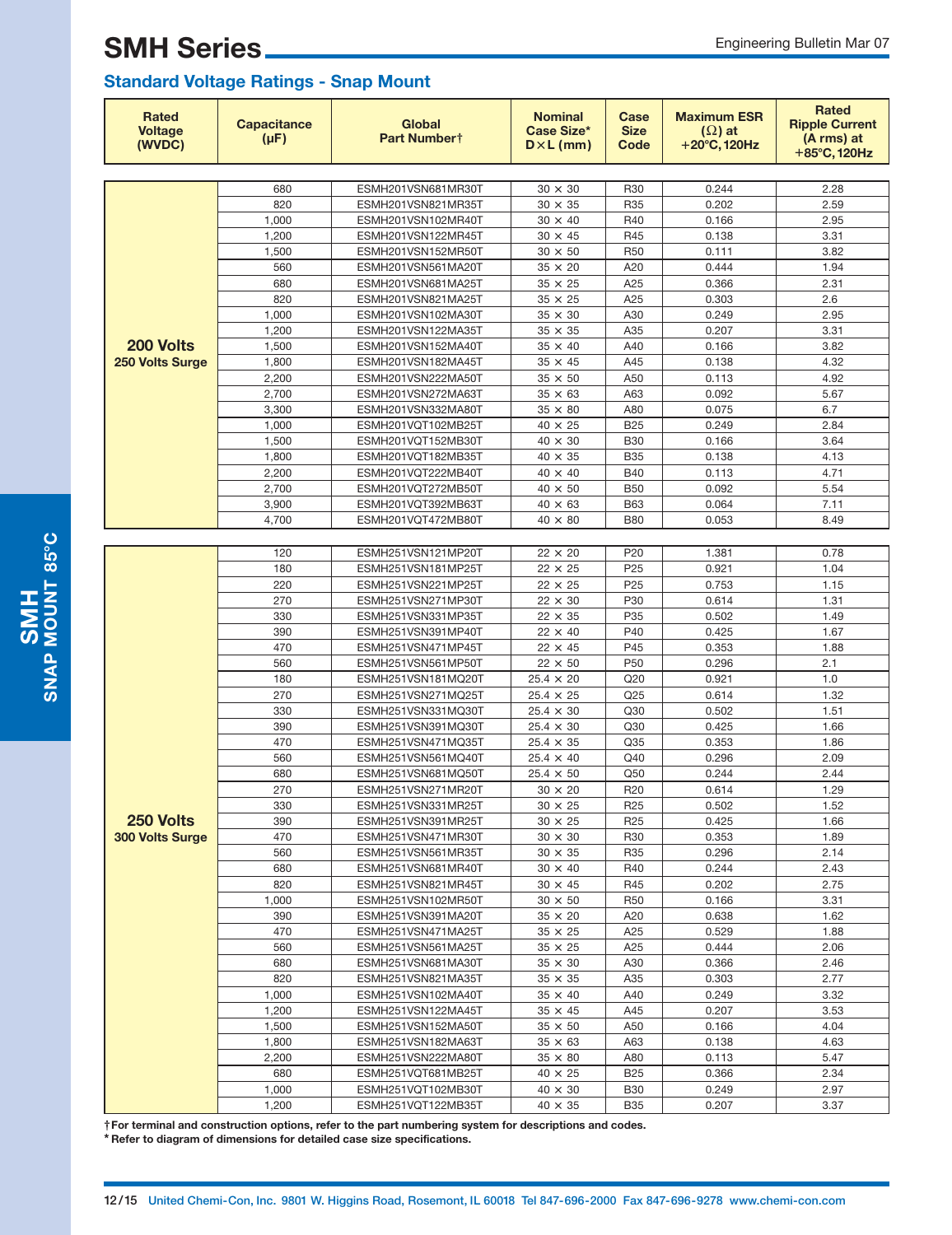| <b>Rated</b><br><b>Voltage</b><br>(WVDC) | <b>Capacitance</b><br>$(\mu F)$ | <b>Global</b><br>Part Numbert | <b>Nominal</b><br>Case Size*<br>$D \times L$ (mm) | Case<br><b>Size</b><br>Code | <b>Maximum ESR</b><br>$(\Omega)$ at<br>$+20^{\circ}$ C, 120Hz | <b>Rated</b><br><b>Ripple Current</b><br>(A rms) at<br>+85°C, 120Hz |
|------------------------------------------|---------------------------------|-------------------------------|---------------------------------------------------|-----------------------------|---------------------------------------------------------------|---------------------------------------------------------------------|
|                                          |                                 |                               |                                                   |                             |                                                               |                                                                     |
|                                          | 1.500                           | ESMH251VQT152MB40T            | $40 \times 40$                                    | <b>B40</b>                  | 0.166                                                         | 3.89                                                                |
| 250 Volts                                | 1,800                           | ESMH251VQT182MB50T            | $40 \times 50$                                    | <b>B50</b>                  | 0.138                                                         | 4.52                                                                |
| <b>300 Volts Surge</b>                   | 2,200                           | ESMH251VQT222MB63T            | $40 \times 63$                                    | <b>B63</b>                  | 0.113                                                         | 5.34                                                                |
|                                          | 3,300                           | ESMH251VQT332MB80T            | $40 \times 80$                                    | <b>B80</b>                  | 0.075                                                         | 7.12                                                                |
|                                          |                                 |                               |                                                   |                             |                                                               |                                                                     |
|                                          | 82                              | ESMH3B1VSN820MP20T            | $22 \times 20$                                    | P20                         | 3.032                                                         | 0.65                                                                |
|                                          | 120                             | ESMH3B1VSN121MP25T            | $22 \times 25$                                    | P <sub>25</sub>             | 2.072                                                         | 0.94                                                                |
|                                          | 150                             | ESMH3B1VSN151MP30T            | $22 \times 30$                                    | P30                         | 1.658                                                         | 1.11                                                                |
|                                          | 180                             | ESMH3B1VSN181MP35T            | $22 \times 35$                                    | P35                         | 1.381                                                         | 1.2                                                                 |
|                                          | 220                             | ESMH3B1VSN221MP40T            | $22 \times 40$                                    | P40                         | 1.13                                                          | 1.41                                                                |
|                                          | 270                             | ESMH3B1VSN271MP45T            | $22 \times 45$                                    | P45                         | 0.921                                                         | 1.6                                                                 |
|                                          | 330                             | ESMH3B1VSN331MP50T            | $22 \times 50$                                    | P <sub>50</sub>             | 0.753                                                         | 1.82                                                                |
|                                          | 100                             | ESMH3B1VSN101MQ20T            | $25.4 \times 20$                                  | Q20                         | 2.486                                                         | 0.74                                                                |
|                                          | 150                             | ESMH3B1VSN151MQ25T            | $25.4 \times 25$                                  | Q25                         | 1.658                                                         | 1.1                                                                 |
|                                          | 180                             | ESMH3B1VSN181MQ25T            | $25.4 \times 25$                                  | Q <sub>25</sub>             | 1.381                                                         | 1.2                                                                 |
|                                          | 220                             | ESMH3B1VSN221MQ30T            | $25.4 \times 30$                                  | Q30                         | 1.13                                                          | 1.38                                                                |
|                                          | 270                             | ESMH3B1VSN271MQ35T            | $25.4 \times 35$                                  | Q35                         | 0.921                                                         | 1.59                                                                |
|                                          | 330                             | ESMH3B1VSN331MQ40T            | $25.4 \times 40$                                  | Q40                         | 0.753                                                         | 1.8                                                                 |
|                                          | 390                             | ESMH3B1VSN391MQ45T            | $25.4 \times 45$                                  | Q45                         | 0.638                                                         | 2.01                                                                |
|                                          | 470                             | ESMH3B1VSN471MQ45T            | $25.4 \times 45$                                  | Q45                         | 0.529                                                         | 2.2                                                                 |
|                                          | 150                             | ESMH3B1VSN151MR20T            | $30 \times 20$                                    | R <sub>20</sub>             | 1.658                                                         | 0.96                                                                |
|                                          | 220                             | ESMH3B1VSN221MR25T            | $30 \times 25$                                    | R <sub>25</sub>             | 1.13                                                          | 1.4                                                                 |
|                                          | 270                             | ESMH3B1VSN271MR30T            | $30 \times 30$                                    | R30                         | 0.921                                                         | 1.59                                                                |
|                                          | 330                             | ESMH3B1VSN331MR30T            | $30 \times 30$                                    | R30                         | 0.753                                                         | 1.8                                                                 |
| 315 Volts                                | 390                             | ESMH3B1VSN391MR35T            | $30 \times 35$                                    | R35                         | 0.638                                                         | 1.99                                                                |
| 365 Volts Surge                          | 470                             | ESMH3B1VSN471MR40T            | $30 \times 40$                                    | R40                         | 0.529                                                         | 2.27                                                                |
|                                          | 560                             | ESMH3B1VSN561MR45T            | $30 \times 45$                                    | R45                         | 0.444                                                         | 2.56                                                                |
|                                          | 680                             | ESMH3B1VSN681MR50T            | $30 \times 50$                                    | R <sub>50</sub>             | 0.366                                                         | 2.88                                                                |
|                                          | 220                             | ESMH3B1VSN221MA20T            | $35 \times 20$                                    | A20                         | 1.13                                                          | 1.22                                                                |
|                                          | 270                             | ESMH3B1VSN271MA25T            | $35 \times 25$                                    | A25                         | 0.921                                                         | 1.59                                                                |
|                                          | 330                             | ESMH3B1VSN331MA25T            | $35 \times 25$                                    | A25                         | 0.753                                                         | 1.8                                                                 |
|                                          | 390                             | ESMH3B1VSN391MA30T            | $35 \times 30$                                    | A30                         | 0.638                                                         | 2.0                                                                 |
|                                          | 470                             | ESMH3B1VSN471MA30T            | $35 \times 30$                                    | A30                         | 0.529                                                         | 2.23                                                                |
|                                          | 560                             | ESMH3B1VSN561MA35T            | $35 \times 35$                                    | A35                         | 0.444                                                         | 2.49                                                                |
|                                          | 680                             | ESMH3B1VSN681MA40T            | $35 \times 40$                                    | A40                         | 0.366                                                         | 2.87                                                                |
|                                          | 820                             | ESMH3B1VSN821MA45T            | $35 \times 45$                                    | A45                         | 0.303                                                         | 3.25                                                                |
|                                          | 1,000                           | ESMH3B1VSN102MA50T            | $35 \times 50$                                    | A50                         | 0.249                                                         | 3.69                                                                |
|                                          | 1,200                           | ESMH3B1VSN122MA63T            | $35 \times 63$                                    | A63                         | 0.207                                                         | 4.36                                                                |
|                                          | 1,500                           | ESMH3B1VSN152MA80T            | $35 \times 80$                                    | A80                         | 0.166                                                         | 5.22                                                                |
|                                          | 390                             | ESMH3B1VQT391MB25T            | $40$ $\times$ $25$                                | <b>B25</b>                  | 0.638                                                         | 2.04                                                                |
|                                          | 560                             | ESMH3B1VQT561MB30T            | $40 \times 30$                                    | <b>B30</b>                  | 0.444                                                         | 2.57                                                                |
|                                          | 680                             | ESMH3B1VQT681MB35T            | $40 \times 35$                                    | <b>B35</b>                  | 0.366                                                         | 2.93                                                                |
|                                          | 820                             | ESMH3B1VQT821MB40T            | $40 \times 40$                                    | <b>B40</b>                  | 0.303                                                         | 3.32                                                                |
|                                          | 1,200                           | ESMH3B1VQT122MB50T            | $40 \times 50$                                    | <b>B50</b>                  | 0.207                                                         | 4.27                                                                |
|                                          | 1,500                           | ESMH3B1VQT152MB63T            | $40 \times 63$                                    | <b>B63</b>                  | 0.166                                                         | 5.09                                                                |
|                                          | 2,200                           | ESMH3B1VQT222MB80T            | $40 \times 80$                                    | <b>B80</b>                  | 0.113                                                         | 6.71                                                                |
|                                          |                                 |                               |                                                   |                             |                                                               |                                                                     |
|                                          | 68                              | ESMH351VSN680MP20T            | $22 \times 20$                                    | P20                         | 3.656                                                         | 0.59                                                                |
|                                          | 100                             | ESMH351VSN101MP25T            | $22 \times 25$                                    | P <sub>25</sub>             | 2.486                                                         | 0.86                                                                |
|                                          | 120                             | ESMH351VSN121MP30T            | $22 \times 30$                                    | P30                         | 2.072                                                         | 0.99                                                                |
|                                          | 150                             | ESMH351VSN151MP35T            | $22 \times 35$                                    | P35                         | 1.658                                                         | 1.14                                                                |
|                                          | 180                             | ESMH351VSN181MP40T            | $22 \times 40$                                    | P40                         | 1.381                                                         | 1.28                                                                |
| 350 Volts                                | 220                             | ESMH351VSN221MP45T            | $22 \times 45$                                    | P45                         | 1.13                                                          | 1.44                                                                |
| 400 Volts Surge                          | 270                             | ESMH351VSN271MP50T            | $22 \times 50$                                    | P50                         | 0.921                                                         | 1.64                                                                |
|                                          | 82                              | ESMH351VSN820MQ20T            | $25.4 \times 20$                                  | Q20                         | 3.032                                                         | 0.67                                                                |
|                                          | 120                             | ESMH351VSN121MQ25T            | $25.4 \times 25$                                  | Q25                         | 2.072                                                         | 0.99                                                                |
|                                          | 150                             | ESMH351VSN151MQ25T            | $25.4 \times 25$                                  | Q <sub>25</sub>             | 1.658                                                         | 1.1                                                                 |
|                                          | 180                             | ESMH351VSN181MQ30T            | $25.4 \times 30$                                  | Q30                         | 1.381                                                         | 1.24                                                                |
|                                          | 220                             | ESMH351VSN221MQ35T            | $25.4$ $\times$ $35$                              | Q35                         | 1.13                                                          | 1.44                                                                |

**†For terminal and construction options, refer to the part numbering system for descriptions and codes.**

**\* Refer to diagram of dimensions for detailed case size specifications.**

**SMH**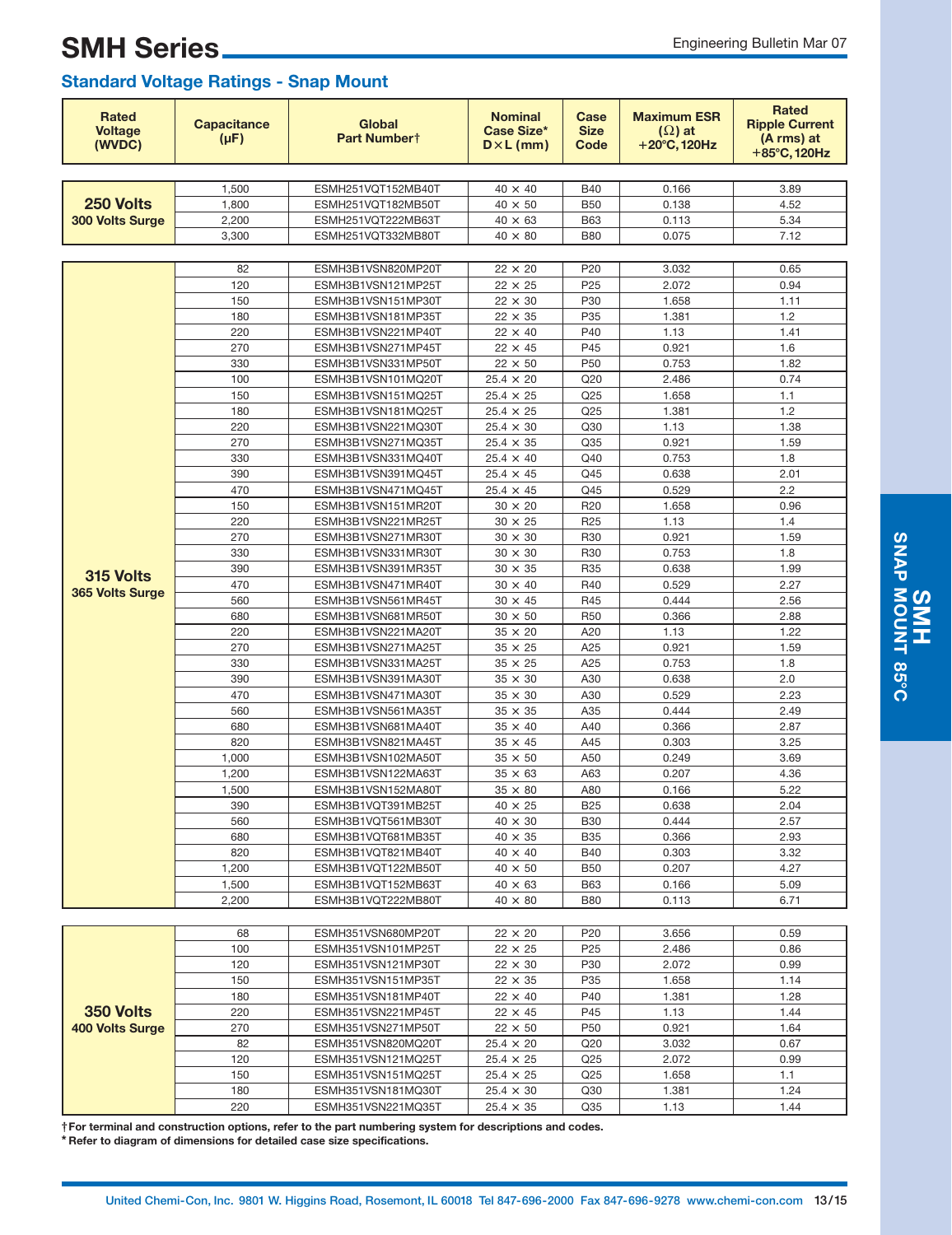### **Standard Voltage Ratings - Snap Mount**

| Rated<br><b>Voltage</b><br>(WVDC)   | <b>Capacitance</b><br>$(\mu F)$ | <b>Global</b><br>Part Numbert            | <b>Nominal</b><br>Case Size*<br>$D \times L$ (mm) | Case<br><b>Size</b><br>Code | <b>Maximum ESR</b><br>$(\Omega)$ at<br>$+20^{\circ}$ C, 120Hz | <b>Rated</b><br><b>Ripple Current</b><br>(A rms) at<br>+85°C, 120Hz |  |  |  |  |  |
|-------------------------------------|---------------------------------|------------------------------------------|---------------------------------------------------|-----------------------------|---------------------------------------------------------------|---------------------------------------------------------------------|--|--|--|--|--|
|                                     |                                 |                                          |                                                   |                             |                                                               |                                                                     |  |  |  |  |  |
|                                     | 270                             | ESMH351VSN271MQ40T                       | $25.4 \times 40$                                  | Q40                         | 0.921                                                         | 1.63                                                                |  |  |  |  |  |
|                                     | 330                             | ESMH351VSN331MQ50T                       | $25.4 \times 50$                                  | Q50                         | 0.753                                                         | 1.88                                                                |  |  |  |  |  |
|                                     | 120                             | ESMH351VSN121MR20T                       | $30 \times 20$                                    | R <sub>20</sub>             | 2.072                                                         | 0.86                                                                |  |  |  |  |  |
|                                     | 180                             | ESMH351VSN181MR25T                       | $30 \times 25$                                    | R <sub>25</sub>             | 1.381                                                         | 1.27                                                                |  |  |  |  |  |
|                                     | 220                             | ESMH351VSN221MR30T                       | $30 \times 30$                                    | R30                         | 1.13                                                          | 1.44                                                                |  |  |  |  |  |
|                                     | 270                             | ESMH351VSN271MR35T                       | $30 \times 35$                                    | R35                         | 0.921                                                         | 1.66                                                                |  |  |  |  |  |
|                                     | 330                             | ESMH351VSN331MR35T                       | $30 \times 35$                                    | R35                         | 0.753                                                         | 1.83                                                                |  |  |  |  |  |
|                                     | 390<br>470                      | ESMH351VSN391MR40T                       | $30 \times 40$<br>$30 \times 50$                  | R40<br><b>R50</b>           | 0.638<br>0.529                                                | 2.06<br>2.4                                                         |  |  |  |  |  |
|                                     | 180                             | ESMH351VSN471MR50T<br>ESMH351VSN181MA20T | $35 \times 20$                                    | A20                         | 1.381                                                         | 1.1                                                                 |  |  |  |  |  |
|                                     | 220                             | ESMH351VSN221MA25T                       | $35 \times 25$                                    | A25                         | 1.13                                                          | 1.44                                                                |  |  |  |  |  |
|                                     | 270                             | ESMH351VSN271MA25T                       | $35 \times 25$                                    | A25                         | 0.921                                                         | 1.63                                                                |  |  |  |  |  |
|                                     | 330                             | ESMH351VSN331MA30T                       | $35 \times 30$                                    | A30                         | 0.753                                                         | 1.87                                                                |  |  |  |  |  |
| 350 Volts                           | 390                             | ESMH351VSN391MA30T                       | $35 \times 30$                                    | A30                         | 0.638                                                         | 2.03                                                                |  |  |  |  |  |
| <b>400 Volts Surge</b>              | 470                             | ESMH351VSN471MA35T                       | $35 \times 35$                                    | A35                         | 0.529                                                         | 2.33                                                                |  |  |  |  |  |
|                                     | 560                             | ESMH351VSN561MA40T                       | $35 \times 40$                                    | A40                         | 0.444                                                         | 2.6                                                                 |  |  |  |  |  |
|                                     | 680                             | ESMH351VSN681MA45T                       | $35 \times 45$                                    | A45                         | 0.366                                                         | 2.96                                                                |  |  |  |  |  |
|                                     | 820                             | ESMH351VSN821MA50T                       | $35 \times 50$                                    | A50                         | 0.303                                                         | 3.04                                                                |  |  |  |  |  |
|                                     | 1,000                           | ESMH351VSN102MA63T                       | $35 \times 63$                                    | A63                         | 0.249                                                         | 3.98                                                                |  |  |  |  |  |
|                                     | 1,200                           | ESMH351VSN122MA80T                       | $35 \times 80$                                    | A80                         | 0.207                                                         | 4.67                                                                |  |  |  |  |  |
|                                     | 330                             | ESMH351VQT331MB25T                       | $40 \times 25$                                    | <b>B25</b>                  | 0.753                                                         | 1.88                                                                |  |  |  |  |  |
|                                     | 470                             | ESMH351VQT471MB30T                       | $40 \times 30$                                    | <b>B30</b>                  | 0.529                                                         | 2.35                                                                |  |  |  |  |  |
|                                     | 560                             | ESMH351VQT561MB35T                       | $40 \times 35$                                    | <b>B35</b>                  | 0.444                                                         | 2.66                                                                |  |  |  |  |  |
|                                     | 680                             | ESMH351VQT681MB40T                       | $40 \times 40$                                    | <b>B40</b>                  | 0.366                                                         | 3.02                                                                |  |  |  |  |  |
|                                     | 1,000                           | ESMH351VQT102MB50T                       | $40 \times 50$                                    | <b>B50</b>                  | 0.249                                                         | 3.89                                                                |  |  |  |  |  |
|                                     | 1,500                           | ESMH351VQT152MB63T                       | $40 \times 63$                                    | <b>B63</b>                  | 0.166                                                         | 5.09                                                                |  |  |  |  |  |
|                                     | 1,800                           | ESMH351VQT182MB80T                       | $40 \times 80$                                    | <b>B80</b>                  | 0.138                                                         | 6.07                                                                |  |  |  |  |  |
|                                     |                                 |                                          |                                                   |                             |                                                               |                                                                     |  |  |  |  |  |
|                                     | 56                              | ESMH401VSN560MP20T                       | $22 \times 20$                                    | P <sub>20</sub>             | 4.44                                                          | 0.53                                                                |  |  |  |  |  |
|                                     | 82                              | ESMH401VSN820MP25T                       | $22 \times 25$                                    | P <sub>25</sub>             | 3.032                                                         | 0.78                                                                |  |  |  |  |  |
|                                     | 100<br>120                      | ESMH401VSN101MP30T                       | $22 \times 30$                                    | P30<br>P35                  | 2.486                                                         | 0.9                                                                 |  |  |  |  |  |
|                                     | 150                             | ESMH401VSN121MP35T<br>ESMH401VSN151MP40T | $22 \times 35$<br>$22 \times 40$                  | P40                         | 2.072<br>1.658                                                | 1.02<br>1.16                                                        |  |  |  |  |  |
|                                     | 180                             | ESMH401VSN181MP45T                       | $22 \times 45$                                    | P45                         | 1.381                                                         | 1.31                                                                |  |  |  |  |  |
|                                     | 220                             | ESMH401VSN221MP50T                       | $22 \times 50$                                    | P <sub>50</sub>             | 1.13                                                          | 1.49                                                                |  |  |  |  |  |
|                                     | 270                             | ESMH401VSN271MP50T                       | $22 \times 50$                                    | P <sub>50</sub>             | 0.921                                                         | 1.64                                                                |  |  |  |  |  |
| 400 Volts<br><b>450 Volts Surge</b> | 68                              | ESMH401VSN680MQ20T                       | $25.4 \times 20$                                  | Q20                         | 3.656                                                         | 0.61                                                                |  |  |  |  |  |
|                                     | 100                             | ESMH401VSN101MQ25T                       | $25.4 \times 25$                                  | Q25                         | 2.486                                                         | 0.9                                                                 |  |  |  |  |  |
|                                     | 120                             | ESMH401VSN121MQ25T                       | $25.4 \times 25$                                  | Q25                         | 2.072                                                         | 0.98                                                                |  |  |  |  |  |
|                                     | 150                             | ESMH401VSN151MQ30T                       | $25.4 \times 30$                                  | Q30                         | 1.658                                                         | 1.14                                                                |  |  |  |  |  |
|                                     | 180                             | ESMH401VSN181MQ35T                       | $25.4 \times 35$                                  | Q <sub>35</sub>             | 1.381                                                         | 1.30                                                                |  |  |  |  |  |
|                                     | 220                             | ESMH401VSN221MQ40T                       | $25.4 \times 40$                                  | Q40                         | 1.13                                                          | 1.47                                                                |  |  |  |  |  |
|                                     | 270                             | ESMH401VSN271MQ45T                       | $25.4 \times 45$                                  | Q45                         | 0.921                                                         | 1.67                                                                |  |  |  |  |  |
|                                     | 330                             | ESMH401VSN331MQ50T                       | $25.4 \times 50$                                  | Q50                         | 0.753                                                         | 1.88                                                                |  |  |  |  |  |
|                                     | 100                             | ESMH401VSN101MR20T                       | $30 \times 20$                                    | R <sub>20</sub>             | 2.486                                                         | 0.78                                                                |  |  |  |  |  |
|                                     | 150                             | ESMH401VSN151MR25T                       | $30 \times 25$                                    | R <sub>25</sub>             | 1.658                                                         | 1.16                                                                |  |  |  |  |  |
|                                     | 180                             | ESMH401VSN181MR30T                       | $30 \times 30$                                    | R30                         | 1.381                                                         | 1.44                                                                |  |  |  |  |  |
|                                     | 220                             | ESMH401VSN221MR30T                       | $30 \times 30$                                    | R30                         | 1.13                                                          | 1.47                                                                |  |  |  |  |  |
|                                     | 270                             | ESMH401VSN271MR35T                       | $30 \times 35$                                    | R35                         | 0.921                                                         | 1.66                                                                |  |  |  |  |  |
|                                     | 330                             | ESMH401VSN331MR40T                       | $30 \times 40$                                    | R40                         | 0.753                                                         | 1.9                                                                 |  |  |  |  |  |
|                                     | 390                             | ESMH401VSN391MR45T                       | $30 \times 45$                                    | R45                         | 0.638                                                         | 2.13                                                                |  |  |  |  |  |
|                                     | 470                             | ESMH401VSN471MR50T                       | $30 \times 50$                                    | <b>R50</b>                  | 0.529                                                         | 2.4                                                                 |  |  |  |  |  |
|                                     | 150<br>180                      | ESMH401VSN151MA20T                       | $35 \times 20$                                    | A20                         | 1.658                                                         | 1.0<br>1.32                                                         |  |  |  |  |  |
|                                     | 220                             | ESMH401VSN181MA25T                       | $35 \times 25$                                    | A25                         | 1.381                                                         |                                                                     |  |  |  |  |  |
|                                     | 270                             | ESMH401VSN221MA25T<br>ESMH401VSN271MA30T | $35 \times 25$<br>$35 \times 30$                  | A25<br>A30                  | 1.13<br>0.921                                                 | 1.47<br>1.69                                                        |  |  |  |  |  |
|                                     | 330                             | ESMH401VSN331MA30T                       | $35 \times 30$                                    | A30                         | 0.753                                                         | 1.87                                                                |  |  |  |  |  |
|                                     | 390                             | ESMH401VSN391MA35T                       | $35 \times 35$                                    | A35                         | 0.638                                                         | 2.08                                                                |  |  |  |  |  |
|                                     | 470                             | ESMH401VSN471MA40T                       | $35 \times 40$                                    | A40                         | 0.529                                                         | 2.39                                                                |  |  |  |  |  |
|                                     | 560                             | ESMH401VSN561MA45T                       | $35 \times 45$                                    | A45                         | 0.444                                                         | 2.69                                                                |  |  |  |  |  |

**†For terminal and construction options, refer to the part numbering system for descriptions and codes.**